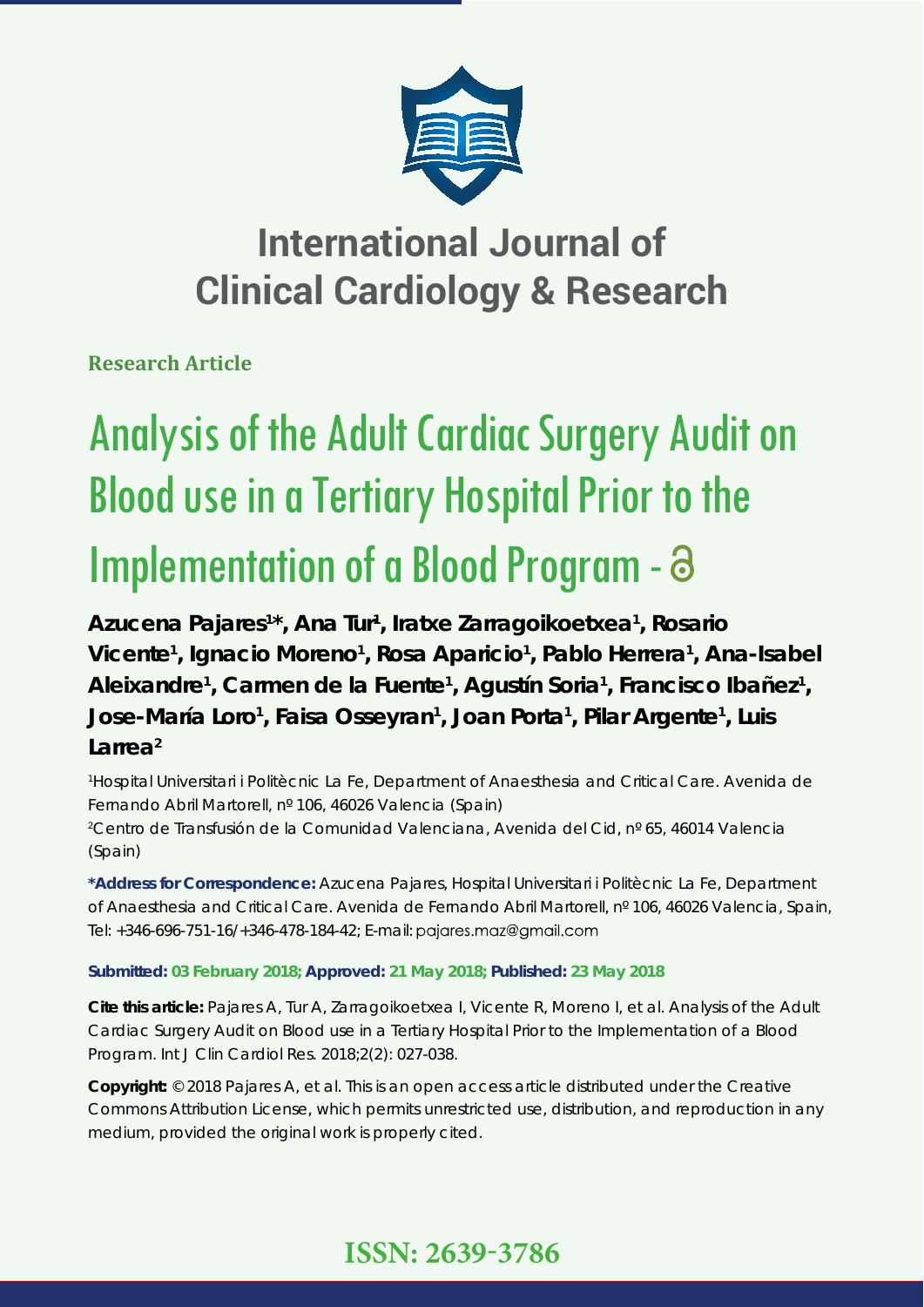#### **ABSTRACT**

**Objective:** To analyse the exposure to allogeneic blood transfusion perioperatively in adult patients undergoing cardiac surgery.

**Design:** Retrospective cohort study of prospectively collected data.

**Setting:** Data was collected from consecutive adult patients who underwent cardiac surgery in a single university hospital between January 2013 and July 2013.

**Participants:** Data of 171 patients was collected from hospital records.

**Interventions:** None.

**Measurements and Main Results:** 89.5% of patients received a Blood Component (BC), all the non-transfused patients were men. The average RCC, FFP and PP transfused units per patient was 4.04; 1.02 and 1.12 respectively. Women received more RCC (5.07) than men (3.54). RCC transfused patients had lower height and preoperative haemoglobin; urea levels, Apache II score and EuroSCORE were higher and left ventricular ejection fraction was worse. A TRUST score higher than 2 predicted RCC transfusion. CPB mean time was higher and redo surgery was more common if transfused. RCC transfusion was associated with longer hospital and Critical Care Unit stay. Non-transfused patients had higher nadir (9.48 *vs* 7.42), post-surgery (10.50 *vs* 9.42) and hospital discharge (11.22 g/dL *vs* 10.34) haemoglobin levels. By multivariate regression, predictors of blood transfusion were CPB nadir haemoglobin, preoperative haemoglobin, and transfused plasma units. Patients who survived received fewer RCC units. At hospital discharge 94.5% of patients were anaemic. Anaemic patients were more transfused than non-anaemic patients (5.37 *vs* 3.28).

**Conclusions:** We found a high perioperative use of BC in cardiac surgery in our hospital, supporting the implementation of interdisciplinary protocols to reduce their use.

**Keywords:** Transfusion rate; Blood saving program; Anaemia; Cardiac surgery; Audit; Red blood cell transfusion

#### **INTRODUCTION**

Transfusion medicine is in transition. The risks associated with the use of allogeneic blood product transfusion include allergic reactions, acute and delayed haemolytic reactions, transfusion related acute lung injury, transfusion associated circulatory overload, febrile reactions, sepsis, immunosuppression, and viral transmission [1,2]. Several studies, on people having various cardiac surgery operations, found strong associations of Red Blood Cells (RBC) transfusion with mortality and postoperative morbidity (including serious wound and systemic infections, renal failure, prolonged ventilation, low cardiac index, myocardial infarction, and stroke) [3-7].

At the beginning of Coronary Artery Bypass Grafting (CABG), transfusion was the rule for almost all patients. This transfusion rate has been decreased but, still, many patients will require transfusion. A low haematocrit in the absence of haemorrhagic shock remains the most common indication in the critically ill. However, the haematocrit level at which the benefits of transfusion outweigh the risks in anaemic cardiac surgery patients is unclear. Consequently, the haematocrit threshold at which patients are transfused varies widely both within and between institutions, and, despite the known risks associated with transfusion, reported mean transfusion rates for cardiac surgery procedures are high and vary between 7 and 97% [5,8]. Cardiac surgery accounts for a significant proportion of all RBC usage in the UK and elsewhere (10-25%) [9-12]. Blood components are expensive, but if we consider RBC transfusion is causing increased morbidity after cardiac surgery, the cost of transfusion-related morbidity (extended intensive care and hospital stay) are likely to be many times greater than the direct costs of the RBC units transfused [3].

Recently the World Health Organization (WHO) has advised to promote initiatives targeting innovative and effective procedures for ensuring logistics and clinical management of blood use. These initiatives are a multimodal concept joined by the term Patient Blood Management (PBM). The WHO requests to provide guidance, training and support to Member States on safe and rational use of

**SCIRES Literature - Volume 2 Issue 2 - www.scireslit.com Page - 028**

blood products and to support the introduction of transfusion alternatives including, where appropriate, autologous transfusion, safe transfusion practices and PBM [13].

Taking into account all these issues, centres should have a policy for the assessment and optimisation of haemoglobin prior to cardiac surgery, hospitals should have a protocol for the management of blood transfusion in cardiac surgery. Not only is the use of these protocols recommended but also the need of conducting regular reviews of blood and blood component usage in cardiac surgery [14].

In that way, prior to the implementation of a blood saving program in cardiac surgery, we decided to evaluate our current situation, to be able in a second phase to assess any achieved improvement. Hospital variation in transfusion practices after CABG has been reported to be considerable, indicating that quality efforts may be able to influence practice and improve outcomes [15].

The audit aims to define the transfusion practice for adult patients undergoing cardiac surgery in a tertiary hospital to provide information on blood loss management and transfusion guidelines.

#### **MATERIAL AND METHODS**

This study complied with the Declaration of Helsinki (10<sup>th</sup> version 2012-2013). The local research ethics committee approved this study and the need for informed consent was waived.

After institutional ethics board approval, a retrospective cohort study of prospectively collected data involving all consecutive adult patients (age >18 years) who underwent cardiac surgery between January 2013 and July 2013 was undertaken at the Hospital Universities i Politecnic La Fe in Valencia, Spain.

Excluded patients were:

Those who performed preoperative autologous blood donation, because they may be transfused at higher Haemoglobin (Hb) concentrations than the general population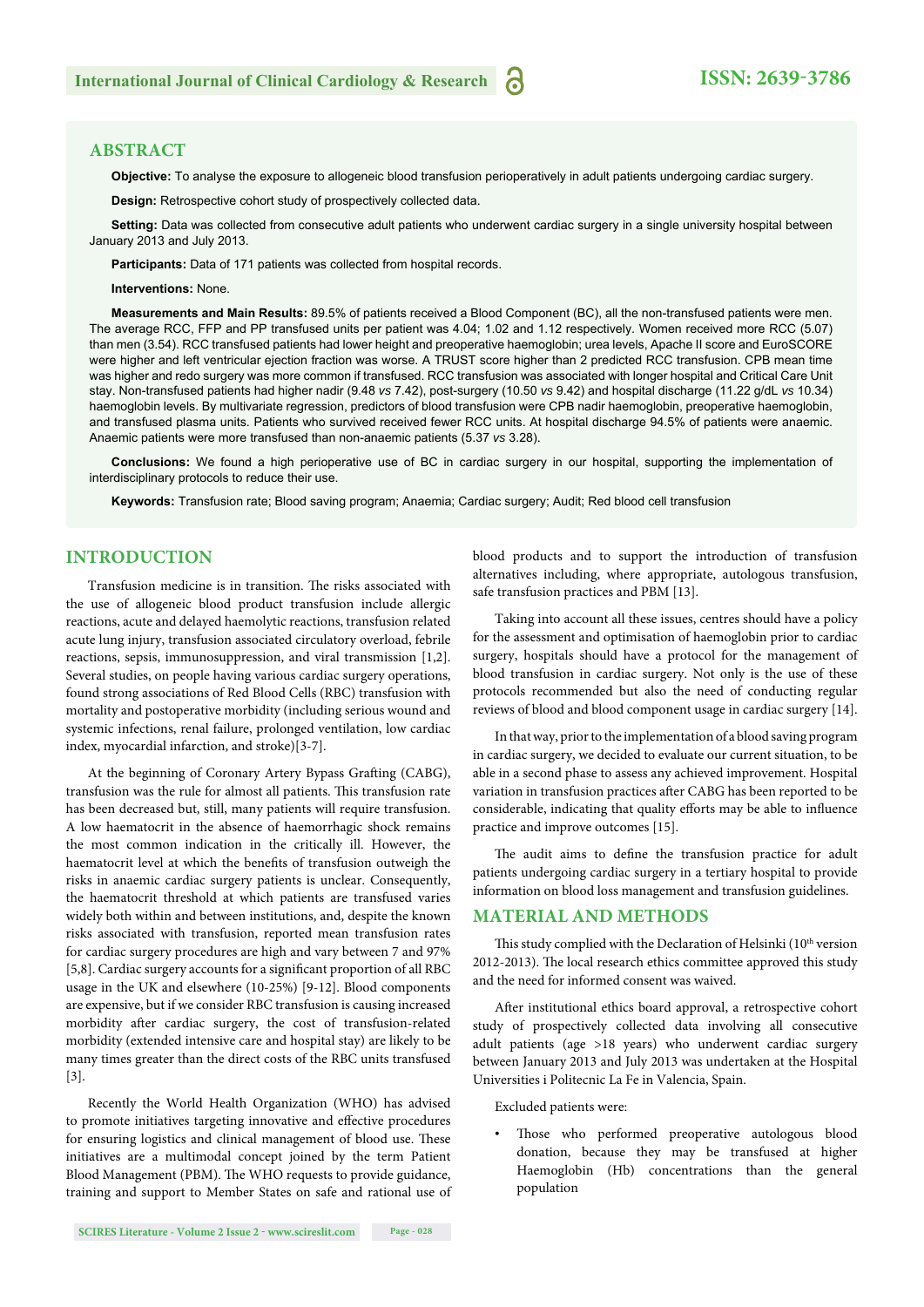- Heart transplantation and mechanical assist device patients, because most of them receive blood transfusion
- Urgent (clinical condition–mandated surgery within 12 to 72 hours) or emergent (clinical condition– mandated immediate surgery) procedures.

All RBC transfusions prescribed to patients were allogeneic and leukoreduced. Decisions regarding patient care or perioperative transfusions were left to the attending anaesthesiologist and/or surgeon, according to the hospital's transfusion guidelines. On the critical care unit and the ward, transfusions were prescribed by the attending physician based on the assumed cardio and respiratory status of the patient. This guidelines stated that RBC transfusion is usually indicated when the Hb level is less than 7 g/ dL and rarely higher than 9 g/ dL. In case of Hb levels between 7 and 9 g/ dL, cardiopulmonary reserve, age, comorbidity, and blood loss determines the transfusion threshold.

Patients were reviewed for their preoperative demographic, clinical (surrogate coronary artery disease severity and co morbidity) and laboratory variables and then followed till discharge to record their intraoperative data and postoperative outcomes.

Primary outcome was the exposure to allogeneic blood transfusion during the perioperative period.

Patient characteristics were recorded. Use of EPO, transfusions, tranexamic acid, IV iron, acute kidney injury, and postoperative complications including cardiac, vascular complications, neurologic and respiratory complications, and length of hospital stay were recorded.

Anaemia was defined according to the WHO criteria: Hb level of less than 13 g/ dL for men or less than 12 g/ dL for women [16].

Besides peri-operative Red Cell Concentrates (RCC), Platelet Pools (PP) and Fresh Frozen Plasma (FFP) consumption, the following pre-operative variables were collected for each patient: age, gender, weight, height, cardiopulmonary risk factors, previous or concomitant diseases, diagnosis, EuroSCORE, Apache score, ventricular Ejection Fraction (EF), Pulmonary Hypertension (PH), ischemic heart disease, arrhythmia, permanent pacemaker, concomitant antiagregation or anticoagulation therapy and NYHA class. Laboratory parameters such as creatinine level, haemoglobin level, platelet counts and coagulation tests were recorded. We also analysed several intraoperative data such as type of surgery, surgery time, Cardiopulmonary Bypass (CPB) time and aortic cross-clamp time, minimal temperature during extracorporeal circulation, priming volume, haemoglobin levels, lactic acid, pH, potassium, calcium, tranexamic acid use, ACT and ROTEM use. Finally we studied postoperative features such as haemoglobin levels, reintervention, complications, and length of stay or death.

SPSS for Windows, Release 7.5.1, statistical package (SPSS, Inc., Chicago, IL, USA) was used for statistical analysis. Patients' preoperative, intraoperative and postoperative variables and RCC transfusion data were presented as mean  $\pm$  SD or number (%) as appropriate. Student's t test or Mann-Whitney U test were used to compare numerical variables and Pearson chi-square test, Yates' correction, or Fisher's exact test were used to compare ordinal variables between transfused and non-transfused patient population. To make multiple comparison methods tests for pairwise comparisons we have used Tukey and Bonferroni, and with unequal group variances Games-Howell and Tamhane's T2. Then, logistic regression analysis was performed to select the best predictors of RCC transfusion. Univariate analysis was done first to detect significant predictors, followed by multivariate regression analysis models. Continuous variables were analysed twice, first as continuous and then as dichotomous variables. Cut points were derived from mean, median, high or low normal, or previously defined values. A P value < 0.05 was considered significant (Table 1 & 2).

#### **RESULTS**

Overall, 89.5% (153 patients of 171) of the patients received a blood component transfusion perioperatively. Only 10.5% of the patients were not transfused and all of them were men, 15.5% in the men's group did not receive any blood components (*p* < 0.05) (Table 3).

Of the 171 patients included, RCC transfusion was utilized in 141 patients (82.5%) of which 95 received more than 2 units of RCC (55.6% of the total and 67.3% of the patients who received RCC); of these, 54 patients (31.6%) received more than 4 units (Table 4).

Fifty-four female patients out of 55 included in the study (98.18%)

| Table 1: Patient Demographic Data's.                                                    |       |     |        |          |       |                |                |                 |                 |
|-----------------------------------------------------------------------------------------|-------|-----|--------|----------|-------|----------------|----------------|-----------------|-----------------|
| Variable                                                                                |       | N   | Mean   | Median   | S.D.  | <b>Minimum</b> | <b>Maximum</b> | Interguartile 1 | Interguartile 3 |
| Age (years)                                                                             |       | 171 | 66.46  | 69       | 13.30 | 18             | 87             | 60              | 75,25           |
| BMI*                                                                                    |       | 104 | 28.22  | 27.36    | 4.96  | 20.19          | 44.80          | 24.60           | 27.36           |
| Euro SCORE 1                                                                            |       | 171 | 8.49   | 8        | 4.01  |                | 21             | 5               | 11              |
| <b>Logistic Euro SCORE</b>                                                              |       | 171 | 17.44  | 10.09    | 18.46 | 1.43           | 88.29          | 4.98            | 24.25           |
| Euro SCORE 2                                                                            |       | 165 | 5.12   | 2.38     | 8.03  | 0.5            | 59.45          | 1.31            | 4.95            |
| Apache II                                                                               |       | 171 | 14.95  | 14       | 5.59  | 4              | 35             | 11              | 18              |
| Preoperative                                                                            | Total | 171 | 13.09  | 13.1     | 1.78  | 7.90           | 16.50          | 12.00           | 14.50           |
| haemoglobin level                                                                       | ₹     | 116 | 13.47  | 13.80    | 1.74  | 7.90           | 16.50          | 12.30           | 14.77           |
| (g/dL)                                                                                  | ¥     | 55  | 12.28  | 12.20    | 1.58  | 8.20           | 15.80          | 11.10           | 13.30           |
| Platelet count x 10 <sup>9</sup> /L                                                     |       | 171 | 206.98 | 201      | 69.38 | 80             | 476            | 155             | 245             |
| <b>INR</b>                                                                              |       | 169 | 1.15   | 1.07     | 0.38  |                | 5.24           | 1.00            | 1.17            |
| Creatinine (mg/dL)                                                                      |       | 171 | 1.00   | 0.88     | 0.50  | 0.48           | 5.11           | 0.74            | 1.10            |
| <b>CPB time (minutes)</b>                                                               |       | 161 | 134.43 | 133      | 56.66 | $\Omega$       | 240            | 109             | 170             |
| Ischaemia time (minutes)                                                                |       | 110 | 87.96  | 84.5     | 42.37 | 0              | 197            | 69.25           | 115             |
| Intraoperative circulatory arrest<br>time (minutes)                                     |       | 12  | 9.92   | $\Omega$ | 15.35 | 0              | 39             | 0               | 26.25           |
| Lowest temperature in surgery (C)                                                       |       | 153 | 31.85  | 32       | 1.54  | 24             | 36             | 32              | 32              |
| BMI: Body Mass Index; INR: International Normalized Ratio; CPB: Cardiopulmonary Bypass. |       |     |        |          |       |                |                |                 |                 |

**SCIRES Literature - Volume 2 Issue 2 - www.scireslit.com Page - 029**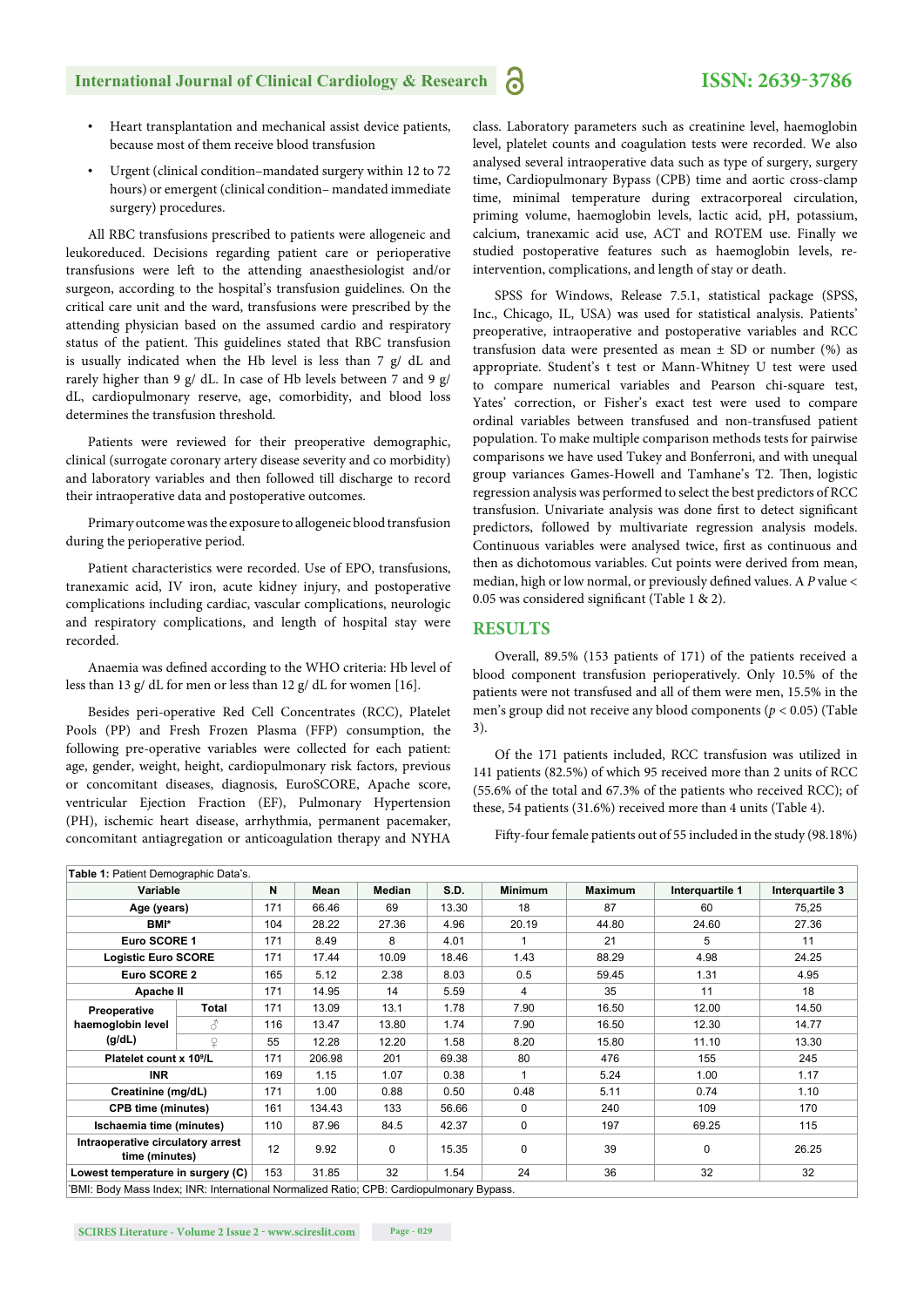| <b>Variable</b>                                                                                                                                                                                                                                                                                             | N                                          | Ν              | %    |
|-------------------------------------------------------------------------------------------------------------------------------------------------------------------------------------------------------------------------------------------------------------------------------------------------------------|--------------------------------------------|----------------|------|
|                                                                                                                                                                                                                                                                                                             | Male                                       | 116            | 67.8 |
| Gender                                                                                                                                                                                                                                                                                                      | Female                                     | 55             | 32.2 |
|                                                                                                                                                                                                                                                                                                             | <b>TOTAL</b>                               | 171            |      |
|                                                                                                                                                                                                                                                                                                             | ischemic heart disease                     | 61             | 35.7 |
|                                                                                                                                                                                                                                                                                                             | One valve disease                          | 33             | 19.3 |
|                                                                                                                                                                                                                                                                                                             | Non isolated surgery                       | 23             | 13.5 |
| Table 2: Patient demographic dat <sup>a*</sup><br><b>Diagnosis</b><br><b>BMI*</b><br>Smoker<br><b>Diabetes</b><br><b>Previous heart</b><br>failure<br>heart disease<br>Surgery<br><b>Renal failure</b><br>Hypertension<br>disease<br>disease<br>disease<br><b>LVEF</b><br><b>NYHA congestive</b><br>Anaemia | Ascending aortic aneurysm                  | 21             | 12.3 |
|                                                                                                                                                                                                                                                                                                             | Valve disease (more than one)              | 18             | 10.5 |
| Cerobrovascular<br><b>Chronic pulmonary</b><br>Peripheral vascular                                                                                                                                                                                                                                          | Congenital disease (adults)                | 8              | 4.7  |
|                                                                                                                                                                                                                                                                                                             | thoracoabdominal aneurysm                  | 3              | 1.8  |
|                                                                                                                                                                                                                                                                                                             | hypertrophic obstructive<br>cardiomyopathy | 3              | 1.8  |
|                                                                                                                                                                                                                                                                                                             | constrictive pericarditis                  | 1              | 0.6  |
|                                                                                                                                                                                                                                                                                                             | <b>TOTAL</b>                               | 171            |      |
|                                                                                                                                                                                                                                                                                                             | Normal                                     | 30             | 28.8 |
|                                                                                                                                                                                                                                                                                                             | Overweighed                                | 43             | 41.3 |
|                                                                                                                                                                                                                                                                                                             | Obese type I                               | 23             | 22.1 |
|                                                                                                                                                                                                                                                                                                             | Obese type II                              | 3              | 2.9  |
|                                                                                                                                                                                                                                                                                                             | Obese type III                             | 5              | 4,8  |
|                                                                                                                                                                                                                                                                                                             | <b>TOTAL</b>                               |                |      |
|                                                                                                                                                                                                                                                                                                             | Non - smoker                               | 97             | 56.7 |
|                                                                                                                                                                                                                                                                                                             | Former smoker                              | 46             | 26.9 |
|                                                                                                                                                                                                                                                                                                             | <b>Current smoker</b>                      | 27             | 15.8 |
|                                                                                                                                                                                                                                                                                                             | <b>TOTAL</b>                               | 170            |      |
|                                                                                                                                                                                                                                                                                                             | No                                         | 109            | 63.7 |
|                                                                                                                                                                                                                                                                                                             | DM type I                                  | 6              | 3.5  |
|                                                                                                                                                                                                                                                                                                             | DM type II                                 | 55             | 32.2 |
|                                                                                                                                                                                                                                                                                                             | <b>TOTAL</b>                               | 170            |      |
|                                                                                                                                                                                                                                                                                                             | No                                         | 102            | 59.6 |
|                                                                                                                                                                                                                                                                                                             | Yes                                        | 69             | 40.4 |
|                                                                                                                                                                                                                                                                                                             | <b>TOTAL</b>                               | 171            |      |
|                                                                                                                                                                                                                                                                                                             | No                                         | 87             | 50.9 |
| <b>Previous Ischaemic</b>                                                                                                                                                                                                                                                                                   | Yes                                        | 84             | 49.1 |
|                                                                                                                                                                                                                                                                                                             | <b>TOTAL</b>                               | 171            |      |
|                                                                                                                                                                                                                                                                                                             | No                                         | 150            | 87.7 |
| <b>Previous Cardiac</b>                                                                                                                                                                                                                                                                                     | Yes                                        | 21             | 12.3 |
|                                                                                                                                                                                                                                                                                                             | <b>TOTAL</b>                               | 171            |      |
|                                                                                                                                                                                                                                                                                                             | No                                         | 149            | 87.1 |
|                                                                                                                                                                                                                                                                                                             |                                            |                |      |
|                                                                                                                                                                                                                                                                                                             | Yes                                        | 22             | 12.9 |
|                                                                                                                                                                                                                                                                                                             | <b>TOTAL</b>                               |                |      |
|                                                                                                                                                                                                                                                                                                             | No                                         | 66             | 38.6 |
|                                                                                                                                                                                                                                                                                                             | Yes                                        | 105            | 61.4 |
|                                                                                                                                                                                                                                                                                                             | <b>TOTAL</b>                               | 171            |      |
|                                                                                                                                                                                                                                                                                                             | No                                         | 158            | 92.4 |
|                                                                                                                                                                                                                                                                                                             | Yes                                        | 13             | 7.6  |
|                                                                                                                                                                                                                                                                                                             | <b>TOTAL</b>                               | 171            |      |
|                                                                                                                                                                                                                                                                                                             | No                                         | 107            | 62.8 |
|                                                                                                                                                                                                                                                                                                             | Yes                                        | 164            | 37.2 |
|                                                                                                                                                                                                                                                                                                             | TOTAL                                      | 171            |      |
|                                                                                                                                                                                                                                                                                                             | No                                         | 143            | 83.6 |
|                                                                                                                                                                                                                                                                                                             | Yes                                        | 28             | 16.4 |
|                                                                                                                                                                                                                                                                                                             | <b>TOTAL</b>                               | 171            |      |
|                                                                                                                                                                                                                                                                                                             | > 50%                                      | 123            | 71.9 |
|                                                                                                                                                                                                                                                                                                             | $31 - 50%$                                 | 30             | 17.5 |
|                                                                                                                                                                                                                                                                                                             | 21 - 30%                                   | 11             | 6.4  |
|                                                                                                                                                                                                                                                                                                             | ≤ 20%                                      | $\overline{7}$ | 4.1  |
|                                                                                                                                                                                                                                                                                                             | <b>TOTAL</b>                               |                |      |
|                                                                                                                                                                                                                                                                                                             | T                                          | 48             | 28.1 |
|                                                                                                                                                                                                                                                                                                             | Ш                                          | 77             | 45   |
| heart failure class                                                                                                                                                                                                                                                                                         | Ш                                          | 39             | 22.8 |
|                                                                                                                                                                                                                                                                                                             | IV                                         | 7              | 4.1  |
|                                                                                                                                                                                                                                                                                                             | <b>TOTAL</b>                               |                |      |
|                                                                                                                                                                                                                                                                                                             |                                            | Yes<br>43      | 37.1 |
|                                                                                                                                                                                                                                                                                                             | 3                                          | No<br>73       | 62.9 |
|                                                                                                                                                                                                                                                                                                             |                                            | TOTAL<br>116   |      |
|                                                                                                                                                                                                                                                                                                             |                                            | Yes<br>19      | 34.3 |
|                                                                                                                                                                                                                                                                                                             |                                            | No<br>36       | 65.5 |
|                                                                                                                                                                                                                                                                                                             | ₽                                          |                |      |

**Table 3: Component transfusion by gender.** 

|        |        | <b>TRANSFUSION</b> |     | Total (Transfused/<br>% not Transfused) | D     |
|--------|--------|--------------------|-----|-----------------------------------------|-------|
|        |        | <b>YES</b>         | NO. |                                         |       |
|        | Male   | 98                 | 18  | 116 (84.5%/ 15.5%)                      | 0.002 |
| Gender | Female | 55                 | 0   | 55 (100%/0%)                            |       |
|        |        | 153                | 18  | 171 (89.5%/ 10.5%)                      |       |

| Table 4: Red cell concentrate transfusion by units and sex. |            |            |           |         |  |
|-------------------------------------------------------------|------------|------------|-----------|---------|--|
| <b>RCC</b> units                                            | N(% )      | <b>Sex</b> | N(% )     | P       |  |
| $\leq 2$                                                    |            | Male       | 63 (82.9) |         |  |
|                                                             | 76 (44.4)  | Female     | 13(17.1)  | < 0.001 |  |
| > 2                                                         |            | Male       | 53 (55.8) |         |  |
|                                                             | 95(55.6)   | Female     | 42 (44.2) |         |  |
| $\leq 4$                                                    |            | Male       | 83 (70.9) |         |  |
|                                                             | 117 (68.4) | Female     | 34(29.1)  |         |  |
| >4                                                          |            | Male       | 33(61.1)  | 0.201   |  |
|                                                             | 54 (31.6)  | Female     | 21 (38.9) |         |  |
| RCC: Red Cell Concentrate.                                  |            |            |           |         |  |

received RCC transfusion compared with 87 out of 141 male patients (61.70%) (Table 5).

A total of 690 units of RCCs were used, the average units of RCC transfused, FFP and PP was for the overall group 4.04; 1.02 and 1.12 respectively. Women received more RCC (5.07) than men (3.54; *p* < 0.05) (Table 6). Ninety-five patients received more than 2 units of RCC, 45.7% (53/116) of the men and 76.4% of the women (42/55) (Table 4).

A total of 58 patients received FFP (33.9%), and 15 of these patients received more than 1 unit of FFP (8.8% of the total and 25.8% of those who received FFP). Overall, 71 patients received platelet transfusions (41.5%) and 37 (21.6%) received more than one platelet pool. The distribution of the number of units of FFP, platelets, and RBC transfused is shown in table 5.

Among patients who received RCC transfusions were significantly more women. PP and FFP transfusion was more common when patients had received RCC.

Taking into account diagnosis patients undergoing surgery for hypertrophic obstructive cardiomyopathy received statistically less red cell units than ischemic heart disease (0.57  $\text{vs } 3.18$ ,  $p = 0.018$ ), non-isolated surgery (0.57 *vs* 5.30 *p* < 0.001) or one valve disease (0.57 *vs* 3.48,  $p = 0.010$ , valve disease (more than one) (0.57 *vs* 5.67,  $p =$ 0.001). Male patients undergoing more than one valve surgery tended to be transfused with more RCC than the ones with ischemic heart disease (7.13 *vs* 2.96; *p* = 0.064; Table 7).

Transfused and non-transfused patient populations didn't differ significantly as regards weight, Body Mass Index (BMI), platelet count, Prothrombin Time (PT), Partial Thromboplastin Time (PTT) and fibrinogen. Associated co morbidity percentages were comparable in transfused and non-transfused groups, including current smoking, diabetes mellitus, hypertension, cerebrovascular disease, chronic obstructive pulmonary disease, and peripheral vascular disease.

RCC transfused patients had lower height and preoperative haemoglobin; urea levels, Apache II score and Euro SCORE (logistic and standard 1 and 2) were higher and left ventricular ejection fraction was worse. A TRUST score higher than 2 was able to predict RCC transfusion. A Hb decrease greater than 50% and Hb nadir level lower than 7 were associated with transfusion. CPB was used in 95.7%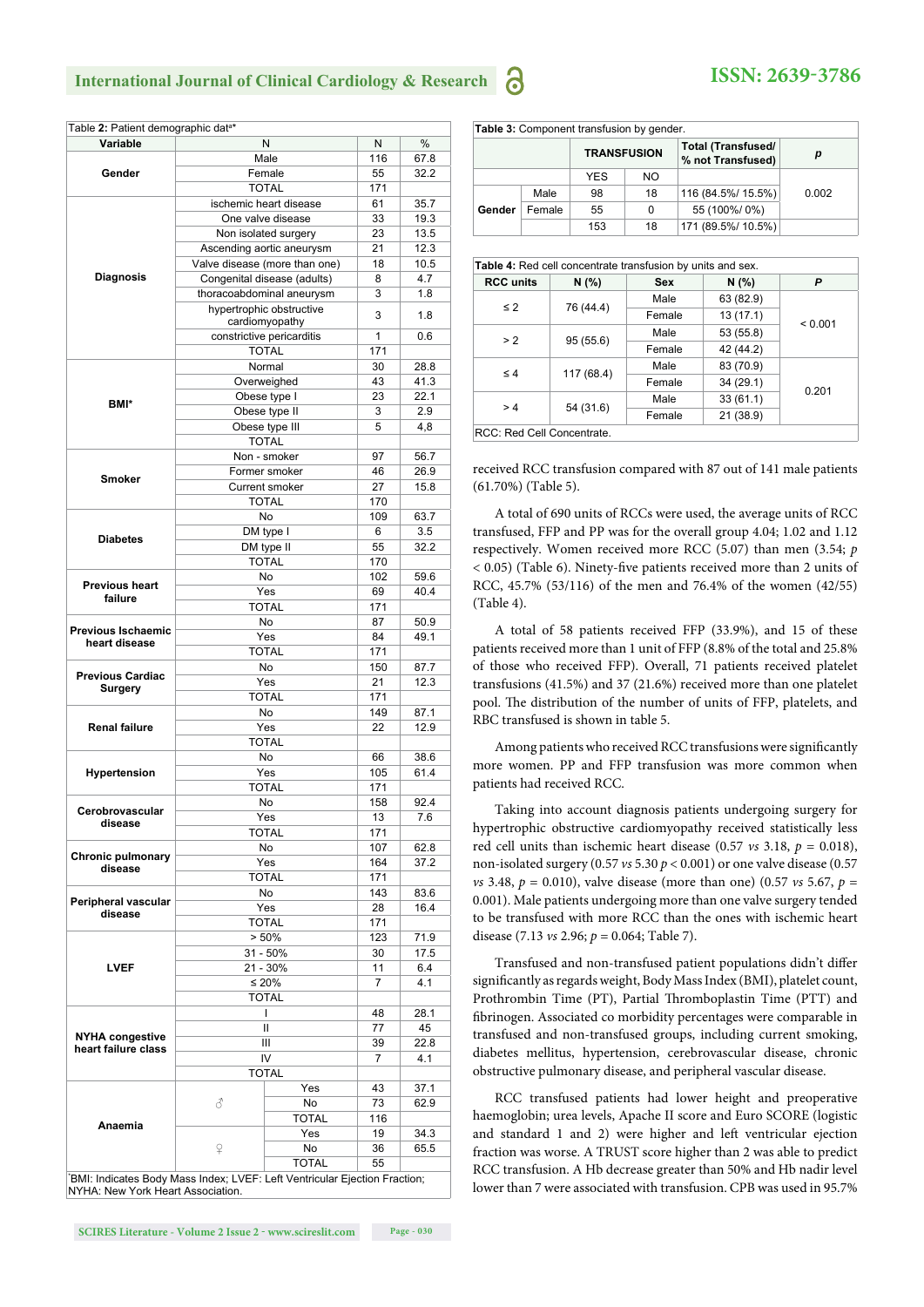(132/138) of transfused patients and in 80% (24/30) of non-transfused patients ( $P = 0.003$ ). CPB mean time was higher and redo surgery was more common if transfused. RCC transfusion was associated with longer hospital and Critical Care Unit stay (Table 8). Perioperative myocardial infarction, neurologic dysfunction, pneumonia, or other complications didn't show a significant association with transfusion.

All variables showing a statiscally significant trend were evaluated by multivariate logistic regression analysis to aid in determining the most useful factors in predicting blood transfusion. By multivariate regression analysis, the strongest predictors of blood transfusion were CPB nadir haemoglobin, preoperative haemoglobin, and transfused plasma units  $\geq 2$  (Table 9).

Ten out 171 (6.2%) patients died in the perioperative period; two women and eight men. Among the 18 non-transfused patients none died while in the transfused group 10 patients died (10/153; 6.5%) this

| Table 5: Transfused patients by component and sex. |                   |            |            |           |         |  |
|----------------------------------------------------|-------------------|------------|------------|-----------|---------|--|
| Component                                          | <b>Transfused</b> | N          | <b>Sex</b> | N(% )     | р       |  |
|                                                    | Yes               | 141        | Male       | 87 (61.7) |         |  |
| <b>RCC</b>                                         |                   | (82.5%)    | Female     | 54 (38.3) | < 0.001 |  |
|                                                    | <b>No</b>         | 30 (17.5%) | Male       | 29 (96.7) |         |  |
|                                                    |                   |            | Female     | 1(3.3)    |         |  |
|                                                    |                   |            | Male       | 39 (67.2) | 0.9     |  |
| <b>FFP</b>                                         | Yes               | 58 (33.9%) | Female     | 19 (32.8) |         |  |
|                                                    |                   | 113        | Male       | 77 (68.1) |         |  |
|                                                    | <b>No</b>         | $(66.1\%)$ | Female     | 36 (31.9) |         |  |
|                                                    |                   |            | Male       | 53 (74.6) |         |  |
| PP                                                 | Yes               | 71 (41.5%) | Female     | 18 (25.4) |         |  |
|                                                    |                   | 100        | Male       | 63 (63.0) | 0.10    |  |
|                                                    | No                | (58.5%)    | Female     | 37(37.0)  |         |  |

RCC: Red Cell Concentrate; FFP: Fresh Frozen Plasma; PP: Platelet Pool.

| Table 6: Transfused Units by component and sex. |       |     |      |      |          |     |      |  |
|-------------------------------------------------|-------|-----|------|------|----------|-----|------|--|
| <b>Blood</b><br>component                       | Group | N   | Mean | S.D. | Min      | Max | р    |  |
|                                                 | Whole | 171 | 4.04 | 4.56 | $\Omega$ | 40  |      |  |
| <b>RCC</b>                                      | ¥     | 55  | 5.07 | 5.55 | $\Omega$ | 40  | 0.04 |  |
|                                                 | 8     | 116 | 3.54 | 3.95 | $\Omega$ | 22  |      |  |
|                                                 | Whole | 171 | 1.02 | 2.04 | $\Omega$ | 14  |      |  |
| <b>FFP</b>                                      | ¥     | 55  | 1.18 | 2.52 | $\Omega$ | 14  | 0.24 |  |
|                                                 | б     | 116 | 0.94 | 1.77 | $\Omega$ | 12  |      |  |
|                                                 | Whole | 171 | 1.12 | 2.72 | $\Omega$ | 22  |      |  |
| PP                                              | ¥     | 55  | 1.05 | 3.15 | $\Omega$ | 22  | 0.82 |  |
|                                                 | 8     | 116 | 1.16 | 2.51 | 0        | 18  |      |  |

| Table 7: RCC transfused by diagnosis and sex.     |    |             |    |          |                |       |  |
|---------------------------------------------------|----|-------------|----|----------|----------------|-------|--|
|                                                   |    | Whole group |    | 3        | ¥              |       |  |
| <b>DIAGNOSIS</b>                                  | N  | Mean        | N  | Mean     | N              | Mean  |  |
| Thoracoabdominal aneurysm                         | 3  | 19.67       | 1  | 13       | $\overline{2}$ | 23.00 |  |
| Valve disease (more than one)                     | 18 | 5.67        | 8  | 7.13     | 10             | 4.50  |  |
| Mixed pathology                                   | 23 | 5.30        | 14 | 4.79     | 9              | 6.11  |  |
| Ascending aortic aneurysm                         | 21 | 3.62        | 19 | 3.37     | 2              | 6.00  |  |
| One valve disease                                 | 33 | 3.48        | 14 | 3.14     | 19             | 3.74  |  |
| Ischemic heart disease                            | 61 | 3.18        | 53 | 2.96     | 8              | 4.63  |  |
| Congenital disease (adults)                       | 8  | 2.50        | 4  | 2.00     | 4              | 3.00  |  |
| <b>Hypertrophic obstructive</b><br>cardiomyopathy | 3  | 0.57        | 2  | 0.50     | 1              | 1.00  |  |
| <b>Constrictive pericarditis</b>                  | 1  | $\Omega$    | 1  | $\Omega$ | 0              |       |  |

difference was not significant ( $p = 0.264$ ). Deceased female patients received more FFP units than those who survived (1.04  $vs$  5,  $p =$ 0.028). Patients who survived received fewer RCC units than those who died (3.69  $vs$  9.60,  $p = 0.015$ ), this difference remained significant in the male group (Table 10).

The mean haemoglobin preoperative level was  $13.09$  g/ dL;  $12.28$ for women and 13.47 for men ( $p < 0.05$ ). We also analysed different haemoglobin levels (threshold to be transfused, during CPB, after surgery, at critical care discharge and finally at hospital discharge; (Table 11).

Non-transfused patients had higher nadir (9.48 vs 7.42; *p* < 0.001), post-surgery (10.50 *vs* 9.42; *p* < 0.001) and hospital discharge (11.22 g/dL *vs* 10.34; *p* = 0.005) haemoglobin levels (Table 12).

At hospital discharge 94.5% of the patients were anaemic, only 5.5% had haemoglobin above normal levels, there was no difference by gender (Table 13). When trying to correlate anaemia at discharge and other parameters we compared it with different haemoglobin levels at different moments and blood components received (Table 14). Patients with anaemia at this moment received the same units of blood component as the non-anaemics but showed less haemoglobin figures preoperatively (13.01  $vs$  14.58;  $p = 0.001$ ) and at critical care discharge (9.70  $\upsilon$ s 10.7  $p = 0.007$ ). We also analysed anaemia at discharge taking into account gender to know in which group differences were significant: preoperative haemoglobin was different for anaemic women at discharge compared with the rest; nadir haemoglobin differed between anaemic women and anaemic men and finally haemoglobin at critical discharge was different between anaemic and non-anaemic women (Table 15).

Analysing the whole group (men and women) anaemic patients (62) were more transfused than non-anaemic patients (109) receiving a mean of 5.37 RCC *vs* 3.28 RCC (p=0.004). Men with preoperative haemoglobin level less than 13 g/ dL (OMS definition of anaemia for men) were transfused significantly more red blood cell units (4.53 *vs* 2.96,  $p = 0.037$ ) this difference was not observed for the other blood components. Women with preoperative levels of haemoglobin less than 12g/ dL (OMS definition of anaemia for women) received more RCC (7.26 *vs* 3.92, *p* = 0.032; Table 16).

We checked if with other increased cut-off Haemoglobin values (14 and 15 for men; 12.5 and 13 for women) the resulting groups were still different for the number of transfused units. The differences remained for men for the number of RCC transfused (4.49 *vs* 2.49, *p* = 0.006 and 4.04 *vs* 1.63, *p* = 0.007) but not in women (5.74 *vs* 4.21, *p*  = 0.31 and 5.55 *vs* 3.80, *p* = 0.30).

We also analysed the relationship between preoperative anaemia and different haemoglobin levels: extracorporeal pump, post-surgery, at critical care discharge and finally at hospital discharge (Table 17). Patients with preoperative anaemia had a lower nadir and postoperative haemoglobin level and were discharged from hospital with less haemoglobin level; in the case of men 10.81 g/ dL when there was no preoperative anaemia and 9.98 when there was anaemia (*p* = 0.001); this difference was also observed for women  $11.06$  vs  $10.01$  ( $p$  $= 0.003$ ). Differences were still significant for nadir, postoperative and hospital discharge haemoglobin levels with a 14 g/ dL cut-off in men (7.16 *vs* 8.58; *p* < 0.001, 9,43 *vs* 9.90; *p* = 0.028 and 10.04 *vs* 11.02; *p* < 0.001 respectively) and with a 12.5 g/ dL and a 13 g/ dL in women (for nadir haemoglobin 6.29 *vs* 7.03; *p* = 0.001 and 6.43 *vs* 7.13; *p* = 0.005 respectively and for haemoglobin level at hospital discharge 10.00 vs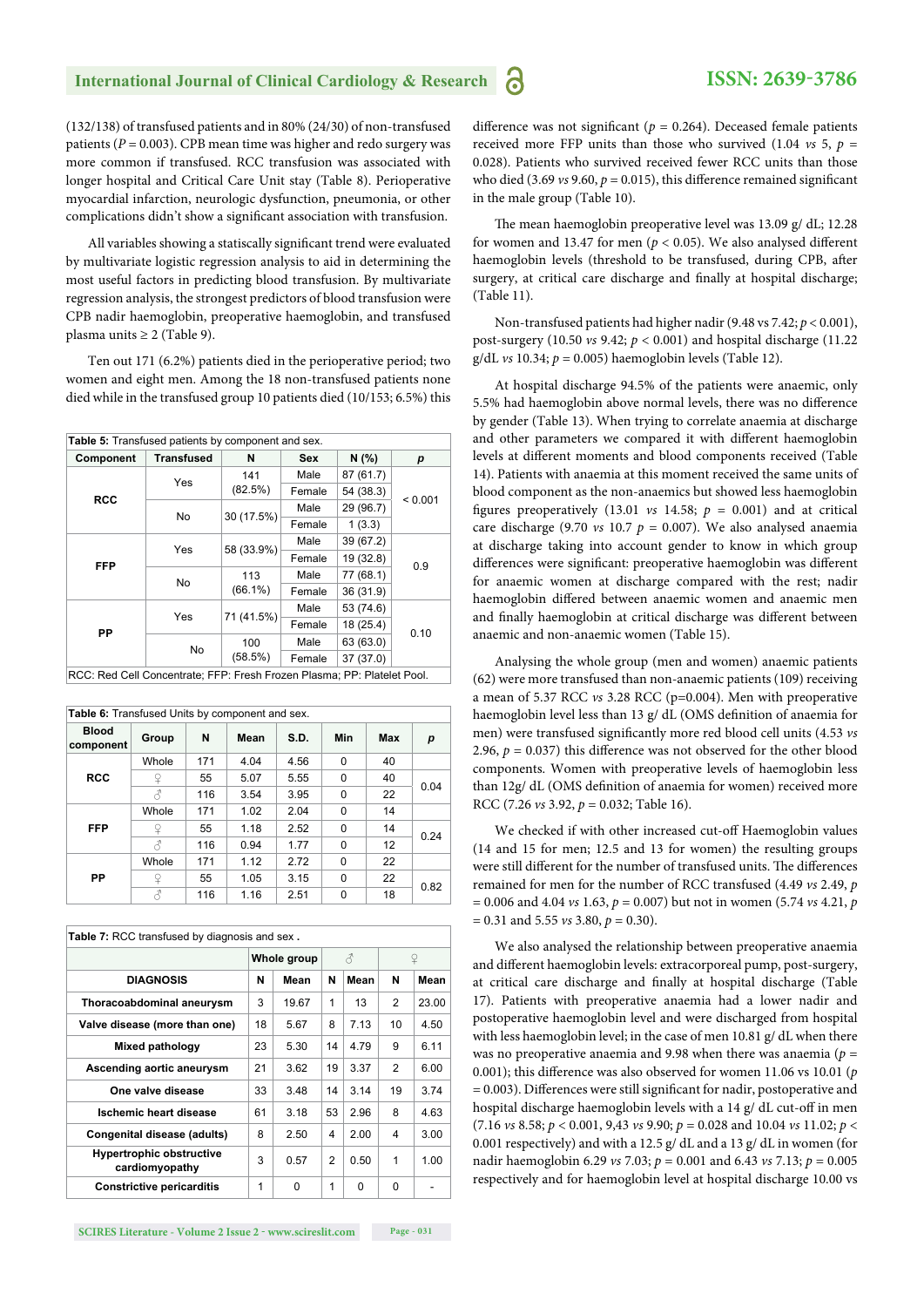## **ISSN: 2639-3786**

| Table 8: Preoperative patients' characteristics, operative surgical data, and post - operative outcome data. |                      |                    |                    |                    |         |
|--------------------------------------------------------------------------------------------------------------|----------------------|--------------------|--------------------|--------------------|---------|
| Variable                                                                                                     |                      | <b>Total</b>       | <b>Transfusion</b> | No transfusion     | P value |
|                                                                                                              | Male                 | 116 (67.8%)        | 87 (61.7%)         | 29 (96.7%)         |         |
| Gender                                                                                                       | Female               | 55 (32.2%)         | 54 (38.3%)         | $1(3.3\%)$         | 0.001   |
|                                                                                                              | Mean $\pm$ SD        | $66.46 \pm 13.30$  | $67.34 \pm 12.25$  | $62.36 \pm 17.06$  | 0.138   |
| Age (years)                                                                                                  | $\leq 65$            | 60 (35.1%)         | 46 (32.6%)         | 14 (46.7%)         |         |
|                                                                                                              | >65                  | 111 (64.9%)        | 95 (67.4%)         | 16(53.3%)          | 0.143   |
| Height (cm.)                                                                                                 | Mean $\pm$ SD        | $166.75 \pm 10.14$ | $165.88 \pm 12.23$ | $169.83 \pm 17.06$ | 0.026   |
|                                                                                                              | Mean $\pm$ SD        | $28.22 \pm 4.96$   | $28.05 \pm 4.71$   | $28.83 \pm 5.81$   | 0.508   |
| BMI                                                                                                          | $\leq 4$             | 30 (28.8%)         | 24 (29.6%)         | 6(26.1%)           |         |
|                                                                                                              | > 4                  | 74 (71.2%)         | 57 (70.4%)         | 17 (73.9%)         | 0.741   |
|                                                                                                              | Mean $\pm$ SD        | $13.09 \pm 1.78$   | $12.68 \pm 1.65$   | $14.98 \pm 0.98$   | < 0.001 |
| $Hb$ (g/dL)                                                                                                  | Anaemic              | 62 (36.3%)         | 62 (44%)           | $0(0\%)$           |         |
|                                                                                                              | Non - anaemic        | 109 (63.7%)        | 79 (56%)           | 30 (100%)          | < 0.001 |
|                                                                                                              | Mean $\pm$ SD        | $1.00 \pm 0.50$    | $1.02 \pm 0.54$    | $0.92 \pm 0.15$    | 0.066   |
| Creatinine (mg/dL)                                                                                           | $≤ 1.36$             | 150 (87.7%)        | 120 (85.1%)        | 30 (100%)          |         |
|                                                                                                              | > 1.36               | 21 (12.3%)         | 21 (14.9%)         | $0(0\%)$           | 0.027   |
| Urea                                                                                                         | Mean $±$ SD          | $44.65 \pm 20.16$  | $35.67 \pm 7.26$   | $46.40 \pm 21.39$  | 0.001   |
|                                                                                                              | Isolated surgery     | 148 (86.5%)        | 120 (85.1%)        | 28 (93.3%)         |         |
| <b>Diagnosis</b>                                                                                             | Non-isolated surgery | 23 (13.5%)         | 21 (14.9%)         | 2(6.7%)            | 0.230   |
| EuroSCORE 1                                                                                                  | Mean $±$ SD          | $8.49 \pm 4.01$    | $8.79 \pm 4.10$    | $7.1 \pm 3.27$     | 0.036   |
| <b>Logistic EuroSCORE</b>                                                                                    | Mean $±$ SD          | $17.44 \pm 18.46$  | $18.57 \pm 19.69$  | $12.13 \pm 9.50$   | 0.009   |
| EuroSCORE 2                                                                                                  | Mean $±$ SD          | $5.12 \pm 8.03$    | $5.67 \pm 8.73$    | $2.62 \pm 2.16$    | < 0.001 |
| Apache II                                                                                                    | Mean $±$ SD          | $14.95 \pm 5.59$   | $15.40 \pm 5.6$    | $12.87 \pm 5.13$   | 0.024   |
|                                                                                                              | $\leq 30\%$          | 18 (10.5%)         | 18 (12.8%)         | $0(0\%)$           |         |
| LVEF $(\%)$                                                                                                  | >30%                 | 153 (89.5%)        | 123 (87.2%)        | 30 (100%)          | 0.045   |
| <b>TRUST score</b>                                                                                           | $<$ 3                | 73 (59.3%)         | 49 (50%)           | 24 (96%)           |         |
|                                                                                                              | $\geq 3$             | 50 (40.7%)         | 49 (50%)           | 1(4%)              | < 0.001 |
| <b>CPB</b>                                                                                                   | yes                  | 156 (92.9%)        | 132 (95.7%)        | 24 (80%)           |         |
|                                                                                                              | No                   | 12 (7.1%)          | 6(4.3%)            | 6(20%)             | 0.003   |
| <b>CPB mean time (minutes)</b>                                                                               | Mean $±$ SD          | $134.43 \pm 56.66$ | $139.3 \pm 54.74$  | $109.5 \pm 61.26$  | 0.041   |
|                                                                                                              | Mean $\pm$ SD        | $7.44 \pm 1.36$    | $7.07 \pm 1.01$    | $9.2 \pm 1.42$     | 0.036   |
| CPB nadir Hb (g/dL)                                                                                          | < 7                  | 67 (42.1%)         | 67 (51.1%)         | $0(0\%)$           |         |
|                                                                                                              | $\geq 7$             | 92 (57.9%)         | 64 (48.9%)         | 28 (100%)          | < 0.001 |
|                                                                                                              | Mean $±$ SD          | $42.82 \pm 8.74$   | $43.81 \pm 8.36$   | $38.18 \pm 9.14$   | 0.002   |
| Hb decrease (%)                                                                                              | $< 50\%$             | 127 (79.9%)        | 100 (76.3%)        | 27 (96.4%)         |         |
|                                                                                                              | $\geq 50\%$          | 32 (20.1%)         | 31 (23.7%)         | $1(3.6\%)$         | 0.016   |
| Post-surgery Hb (g/dL)                                                                                       | Mean $\pm$ SD        | $9.54 \pm 1.13$    | $9.36 \pm 1.06$    | $10.35 \pm 1.10$   | < 0.001 |
|                                                                                                              | Mean $\pm$ SD        | $1.02 \pm 2.04$    | $1.18 \pm 2.19$    | $0.27 \pm 0.69$    | < 0.001 |
| FFP (units)                                                                                                  | < 1                  | 113 (66.1%)        | 87 (61.7%)         | 26 (86.7%)         |         |
|                                                                                                              | $\geq 1$             | 58 (33.9%)         | 54 (38.3%)         | 4 (13.3%)          | 0.009   |
|                                                                                                              | Mean $\pm$ SD        | $1.02 \pm 2.04$    | $1.18 \pm 2.19$    | $0.27 \pm 0.69$    | < 0.001 |
| FFP (units)                                                                                                  | $\leq$ 2             | 118 (s69%)         | 92 (65.2%)         | 26 (86.7%)         |         |
|                                                                                                              | $\geq$ 2             | 53 (31%)           | 49 (34.8%)         | 4 (13.3%)          | 0.021   |
|                                                                                                              | Mean $\pm$ SD        | $1.12 \pm 2.72$    | $1.27 \pm 2.95$    | $0.43 \pm 0.77$    | 0.004   |
| PP (units)                                                                                                   | < 1                  | 100 (58.5%)        | 79 (56%)           | 21 (70%)           |         |
|                                                                                                              | $\geq 1$             | 71 (41.5%)         | 62 (44%)           | $9(30\%)$          | 0.158   |
|                                                                                                              | Mean $\pm$ SD        | $19.22 \pm 15.55$  | $20.35 \pm 16.66$  | $13.9 \pm 6.48$    | 0.001   |
| Hospital length of stay                                                                                      | $\leq 23$            | 136 (79.5%)        | 108 (73.6%)        | 28 (93.3%)         |         |
| (days)                                                                                                       | > 23                 | 35 (20.5%)         | 33 (23.4%)         | 2(6.7%)            | 0.039   |
|                                                                                                              | Mean $\pm$ SD        | $5.84 \pm 7.62$    | $6.29 \pm 8.30$    | $3.78 \pm 1.99$    | 0.007   |
| <b>Critical Care Unit length of</b>                                                                          | $\leq 8$             | 111 (86.7%)        | 88 (83.8%)         | 23 (100%)          |         |
| stay (days)                                                                                                  | > 8                  | 17 (13.3%)         | 17 (16.2%)         | $0(0\%)$           | 0.041   |
|                                                                                                              | No                   | 155 (90.6%)        | 125 (88.7%)        | 30 (100%)          |         |
| Redo surgery                                                                                                 | Yes                  | 16 (9.4%)          | 16 (11.3%)         | $0(0\%)$           | 0.039   |
|                                                                                                              |                      |                    |                    |                    |         |

LVEF: Left Ventricular Ejection Fraction; CPB: Cardiopulmonary Bypass; Hb: Haemoglobin; FFP: Fresh Frozen Plasma; PP: Platelet Pool.

10.69; *p* = 0.033 and 10.01 *vs* 11.06; *p* = 0.003 respectively) and for nadir haemoglobin in men with a 15 g/ dL cut-off (7.59 *vs* 8.81; *p* < 0.001).

#### **DISCUSSION**

Blood management has been cited as one of the 10 key advances in transfusion medicine over the past 50 years [17]. Transfusion medicine is in development with continuous implementation of new concepts such as PBM. PBM is a multimodal World Health Organization–endorsed concept based on three pillars aimed at reducing or eliminating the need for allogeneic blood products to improve patient outcome. The three pillars are:

• Detect and treat preoperative anaemia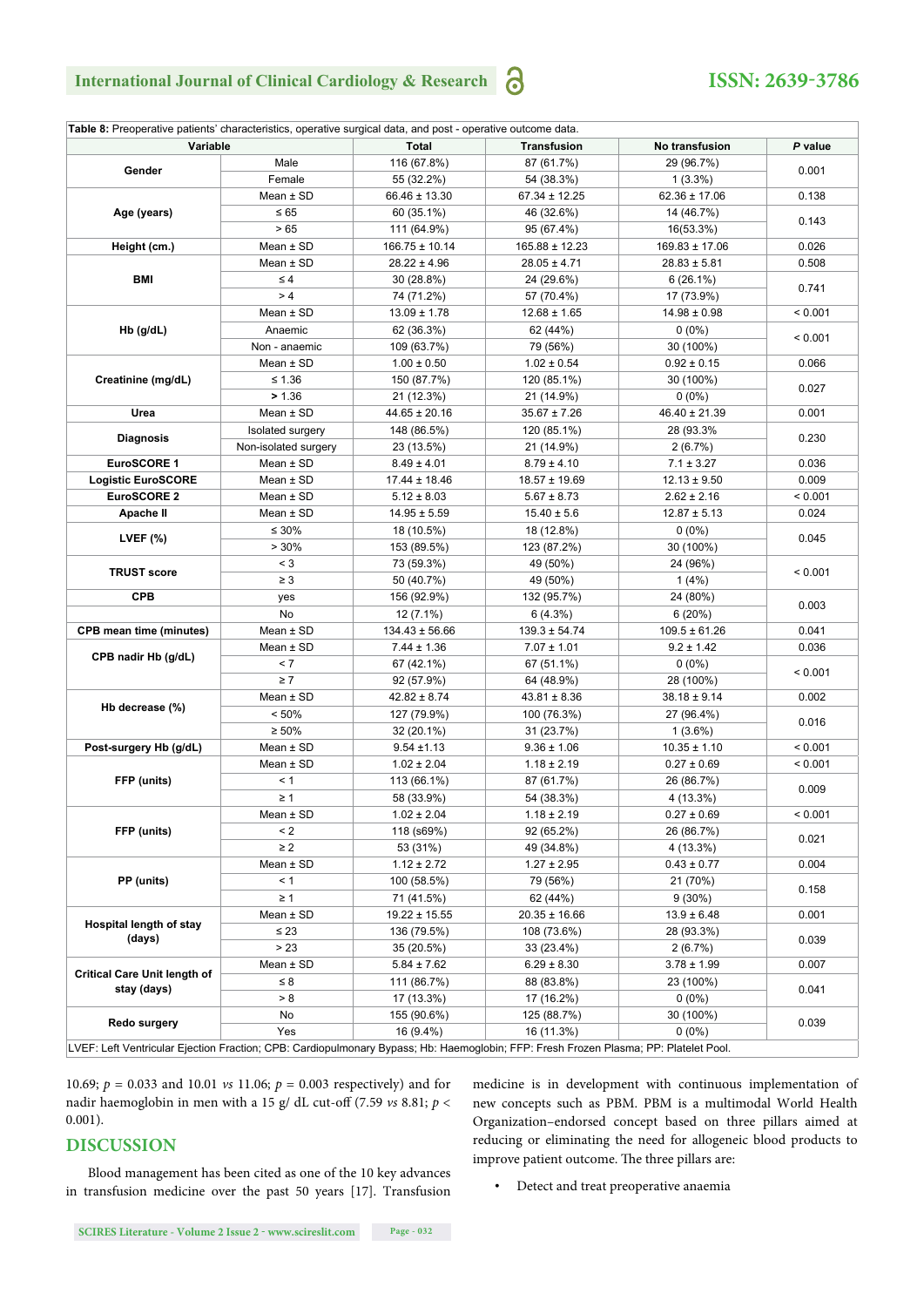- Reduce perioperative blood loss, and
- Harness and optimize patient-specific physiologic reserve of anaemia (including restrictive haemoglobin transfusion threshold) [18].

The American Society of Anaesthesiologists defines PBM as a concept related to perioperative (pre, intra, and postoperative) blood transfusion (blood, blood components and plasma products) and adjuvant therapies (drugs and techniques to reduce or prevent blood loss and the need of allogeneic blood) [19].

Blood use has been a major consideration for open heart procedures (valve operations, CABG, and others) since the

 **Table 9:** Multivariate logistic regression of perioperative variables and RCC transfusion.

| Variables                                                 | Odds ratio (95% CI)      |         |
|-----------------------------------------------------------|--------------------------|---------|
| CPB nadir haemoglobin                                     | $-0.133(-0.176 - 0.091)$ | < 0.001 |
| <b>Preoperative haemoglobin</b> $-0.041 (-0.073 - 0.008)$ |                          | 0.015   |
| <b>Plasma transfused units</b>                            | $0.113(0.010 - 0.215)$   | 0.031   |

| <b>Blood</b><br>component | Gender | <b>Status</b> | N                                                                                                                                                                                                                                                                                                                                                                                                                                                                                                  | Mean | S.D. | P     |  |
|---------------------------|--------|---------------|----------------------------------------------------------------------------------------------------------------------------------------------------------------------------------------------------------------------------------------------------------------------------------------------------------------------------------------------------------------------------------------------------------------------------------------------------------------------------------------------------|------|------|-------|--|
|                           | Whole  | Alive         | Table 10: Blood components transfused by survival and gender.<br>161<br>3.69<br>1.89<br>10<br>9.60<br>3.24<br>53<br>4.85<br>5.47<br>$\overline{2}$<br>11.00<br>5.65<br>108<br>3.12<br>3.35<br>8<br>9.25<br>6.67<br>1s61<br>1.89<br>0.90<br>10<br>2.90<br>3.24<br>53<br>1.04<br>2.32<br>$\overline{2}$<br>5.65<br>5<br>108<br>0.83<br>1.64<br>2.38<br>8<br>2.72<br>161<br>2.21<br>0.91<br>10<br>4.50<br>6.29<br>1.00<br>53<br>3.18<br>2.12<br>2<br>2.50<br>108<br>1.54<br>0.87<br>8<br>5.00<br>6.99 | 0.01 |      |       |  |
|                           | group  | Death         |                                                                                                                                                                                                                                                                                                                                                                                                                                                                                                    |      |      |       |  |
| <b>RCC</b>                |        | Alive         |                                                                                                                                                                                                                                                                                                                                                                                                                                                                                                    |      |      | 0.125 |  |
|                           | ¥      | Death         |                                                                                                                                                                                                                                                                                                                                                                                                                                                                                                    |      |      |       |  |
|                           | 8      | Alive         |                                                                                                                                                                                                                                                                                                                                                                                                                                                                                                    |      |      |       |  |
|                           |        | Death         |                                                                                                                                                                                                                                                                                                                                                                                                                                                                                                    |      |      | 0.036 |  |
|                           | Whole  | Alive         |                                                                                                                                                                                                                                                                                                                                                                                                                                                                                                    |      |      | 0.08  |  |
|                           | group  | Death         |                                                                                                                                                                                                                                                                                                                                                                                                                                                                                                    |      |      |       |  |
| <b>FFP</b>                | ¥      | Alive         |                                                                                                                                                                                                                                                                                                                                                                                                                                                                                                    |      |      | 0.028 |  |
|                           |        | Death         |                                                                                                                                                                                                                                                                                                                                                                                                                                                                                                    |      |      |       |  |
|                           |        | Alive         |                                                                                                                                                                                                                                                                                                                                                                                                                                                                                                    |      |      | 0.139 |  |
|                           | 8      | Death         |                                                                                                                                                                                                                                                                                                                                                                                                                                                                                                    |      |      |       |  |
|                           | Whole  | Alive         |                                                                                                                                                                                                                                                                                                                                                                                                                                                                                                    |      |      | 0.10  |  |
|                           | group  | Death         |                                                                                                                                                                                                                                                                                                                                                                                                                                                                                                    |      |      |       |  |
| PP                        |        | Alive         |                                                                                                                                                                                                                                                                                                                                                                                                                                                                                                    |      |      | 0.51  |  |
|                           | ¥      | Death         |                                                                                                                                                                                                                                                                                                                                                                                                                                                                                                    |      |      |       |  |
|                           |        | Alive         |                                                                                                                                                                                                                                                                                                                                                                                                                                                                                                    |      |      |       |  |
|                           | 8      | Death         |                                                                                                                                                                                                                                                                                                                                                                                                                                                                                                    |      |      | 0.156 |  |

| <b>Table 11:</b> Haemoglobin level in different moments grouped by having been |  |  |  |  |
|--------------------------------------------------------------------------------|--|--|--|--|
| transfused or not.                                                             |  |  |  |  |

| Haemoglobin<br>measured at | <b>Transfused</b> | N   | Mean  | S.D. | P       |
|----------------------------|-------------------|-----|-------|------|---------|
|                            | No                | 18  | 14.84 | 0.98 |         |
| Preoperative               | Yes               | 153 | 12.88 | 1.74 | < 0.001 |
|                            |                   | 171 | 13.09 | 1.78 |         |
|                            | No                | 17  | 9.48  | 1.62 |         |
| Nadir                      | Yes               | 142 | 7.42  | 1.10 | < 0.001 |
|                            |                   | 159 | 7.44  | 1.36 |         |
|                            | No                | 18  | 10.50 | 1.03 |         |
| Post-surgery               | Yes               | 152 | 9.42  | 1.09 | < 0.001 |
|                            |                   | 170 | 9.54  | 1.13 |         |
|                            | No                | 18  | 10.22 | 1.30 |         |
| Critical care discharge    | Yes               | 147 | 9.70  | 1.03 | 0.053   |
|                            |                   | 165 | 10.43 | 1.27 |         |
|                            | No                | 18  | 11.22 | 1.45 |         |
| Hospital discharge         | Yes               | 146 | 10.34 | 1.21 | 0.005   |
|                            |                   | 164 | 10.43 | 1.27 |         |

6

| transiused RCC of not.            |            |     |       |      |         |  |  |
|-----------------------------------|------------|-----|-------|------|---------|--|--|
| Haemoglobin<br>measured at        | transfused | N   | Mean  | S.D. | P       |  |  |
|                                   | No         | 30  | 14.98 | 0.98 |         |  |  |
| Preoperative                      | Yes        | 141 | 12.68 | 1.65 | < 0.001 |  |  |
|                                   |            | 171 | 13.09 | 1.78 |         |  |  |
|                                   | No         | 28  | 9.28  | 1.38 |         |  |  |
| Nadir                             | Yes        | 131 | 7.05  | 0.98 | < 0.001 |  |  |
|                                   |            | 159 | 7.44  | 1.36 |         |  |  |
| Post-surgery                      | No         | 30  | 10.35 | 1.10 | < 0.001 |  |  |
|                                   | Yes        | 140 | 9.36  | 1.06 |         |  |  |
|                                   |            | 170 | 9.54  | 1.13 |         |  |  |
| <b>Critical care</b><br>discharge | No         | 30  | 10.14 | 1.14 | 0.029   |  |  |
|                                   | Yes        | 135 | 9.67  | 1.04 |         |  |  |
|                                   |            | 165 | 10.43 | 1.27 |         |  |  |
| Hospital discharge                | No         | 30  | 10.85 | 1.35 |         |  |  |
|                                   | Yes        | 134 | 10.34 | 1.23 | 0.049   |  |  |
|                                   |            | 164 | 10.43 | 1.27 |         |  |  |

#### **Table 13:** anaemia at hospital discharge by gender.

| Anaemia               |                 | Gender                 | Total $(\%^{\wedge})$ |                |  |  |
|-----------------------|-----------------|------------------------|-----------------------|----------------|--|--|
|                       | $\beta$ (%*/%^) | $\mathfrak{D}$ (%*/%^) |                       | $\mathbf{X}^2$ |  |  |
| Yes                   | 108 (96.4/69.7) | 47 (90.4/30.3)         | 155 (94.5)            | $P = 0.114$    |  |  |
| No                    | 4(3.6/44.4)     | 5(9.6/55.6)            | 9(5.5)                |                |  |  |
| Total $(\%)^*$        | 112 (68.3)      | 52 (31.7)              | 164                   |                |  |  |
| *% within each gender |                 |                        |                       |                |  |  |

^% within presence or absence of anaemia

 **Table 14:** Anaemia at hospital discharge by blood components transfused and haemoglobin levels at different moments

| Variable                 | Anaemia | N   | Mean  | <b>SD</b> | р     |  |
|--------------------------|---------|-----|-------|-----------|-------|--|
| <b>RCC</b>               | Yes     | 155 | 3.75  | 4.28      | 0.548 |  |
|                          | No      | 9   | 2.89  | 1.76      |       |  |
| <b>FFP</b>               | Yes     | 155 | 0.88  | 1.87      | 0.718 |  |
|                          | No      | 9   | 1.11  | 2.02      |       |  |
| PP                       | Yes     | 155 | 0.94  | 2.23      |       |  |
|                          | No      | 9   | 0.56  | 1.33      | 0.615 |  |
| Preoperative Hb (g/ dL)  | Yes     | 155 | 13.01 | 1.78      | 0.001 |  |
|                          | No      | 9   | 14.58 | 0.96      |       |  |
|                          | Yes     | 154 | 9.49  | 1.03      | 0.160 |  |
| Postoperative Hb (g/ dL) | No      | 9   | 10.41 | 1.77      |       |  |
|                          | Yes     | 145 | 7.45  | 1.28      | 0.346 |  |
| Nadir Hb (g/ dL)         | No      | 8   | 7.92  | 2.64      |       |  |
| Threshold Hb (g/ dL)     | Yes     | 129 | 7.63  | 1.15      | 0.559 |  |
|                          | No      | 8   | 7.87  | 0.52      |       |  |
| Critical care discharge  | Yes     | 155 | 9.70  | 0.93      |       |  |
| Hb $(g/dL)$              | No      | 9   | 10.70 | 2.41      | 0.007 |  |

beginning of cardiopulmonary bypass. Over the years, advances in cardiopulmonary circuits and blood management have led to reduced blood use, by for example, promoting the use of crystalloid prime or reinfusion of unprocessed residual blood from the cardiopulmonary bypass. Nevertheless, many patients undergoing cardiac surgery receive blood transfusions [20]. Perioperative haemorrhage requiring allogeneic blood product transfusion is ubiquitous in cardiothoracic surgery, leading to an estimated consumption of 10% to 20% of the blood supply [20,21]. Currently it has been estimated that in the UK, adult cardiac surgery utilises approximately 4% of all red cell transfusion [22]. In the past decade, the increased awareness of blood conservation techniques substantially reduced perioperative allogeneic blood transfusion [23-25]. In cardiac surgical patients, marked variability in transfusion practice exists between centres in

# **ISSN: 2639-3786**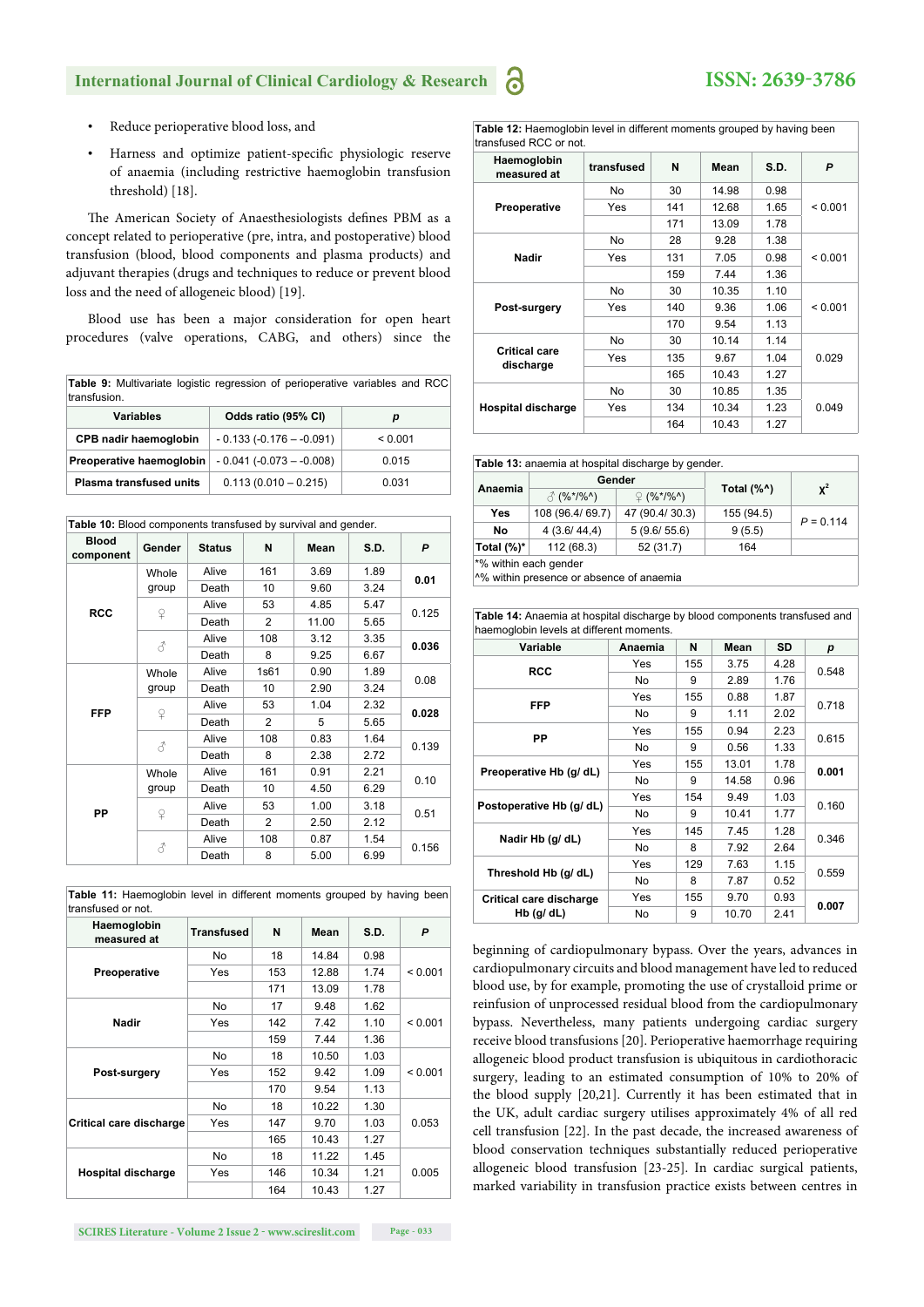## **ISSN: 2639-3786**

various countries and suggests differences in perioperative practice patterns as well as possible inappropriate use. In an audit carried out in England the variation was indicated by a three-fold range (from 22% to 66%) in the percentages of patients receiving a RBC transfusion after undergoing primary CABG surgery [26]. This enormous range may be attributed partially to a subjectively based instead of an evidence-based practice and may indicate unnecessary transfusion, however, may also be influenced by differences in patient

| different moments.       | Table 15: Anaemia by gender at hospital discharge by haemoglobin levels at |     |       |      |         |
|--------------------------|----------------------------------------------------------------------------|-----|-------|------|---------|
| At hospital<br>discharge |                                                                            | N   | Mean  | S.D. | P       |
|                          | Anaemic ?                                                                  | 47  | 12.03 | 1.47 |         |
| Preoperative             | Anaemic $\beta$                                                            | 108 | 13.44 | 1.74 | < 0.001 |
| $Hb$ (g/ dL)             | Non-anaemic ?                                                              | 5   | 14.50 | 1.25 | 0.010   |
|                          | Non-anaemic &                                                              | 4   | 14.70 | 0.57 | 0.013   |
|                          | Anaemic ?                                                                  | 46  | 9.18  | 1.01 |         |
| Postoperative            | Anaemic $\beta$                                                            | 108 | 9.62  | 1.01 | 0.073   |
| $Hb$ (g/ dL)             | Non-anaemic ?                                                              | 5   | 10.52 | 1.53 | 0.342   |
|                          | Non-anaemic . ∂                                                            | 4   | 10.27 | 2.28 | 0.784   |
|                          | Anaemic ?                                                                  | 44  | 6.59  | 0.83 |         |
| Nadir Hb (g/             | Anaemic $\beta$                                                            | 101 | 7.83  | 1.26 | < 0.001 |
| dL)                      | Non-anaemic ?                                                              | 5   | 6.84  | 0.67 | 0.865   |
|                          | Non-anaemic &                                                              | 3   | 9.73  | 3.95 | 0.610   |
|                          | Anaemic ?                                                                  | 47  | 9.47  | 0.92 |         |
| <b>Critical care Hb</b>  | Ansaemic &                                                                 | 108 | 9.80  | 0.92 | 0.446   |
| (g/dL)                   | Non-anaemic ?                                                              | 5   | 10.80 | 2.93 | < 0.049 |
|                          | Non-anaemic $\triangle$                                                    | 4   | 10.57 | 2.02 | 0.279   |

|          | haemoglobin level.        | Table 16: Blood components transfused by gender and preoperative |    |      |      |                |  |
|----------|---------------------------|------------------------------------------------------------------|----|------|------|----------------|--|
| Gender   | <b>Blood</b><br>component | Pre Hb level<br>(g/dL)                                           | N  | Mean | S.D. | р              |  |
|          |                           | < 13                                                             | 43 | 4.53 | 3.53 |                |  |
|          |                           | $\geq 13$                                                        | 73 | 2.96 | 4.08 | 0.037          |  |
|          | <b>RCC</b>                | < 14                                                             | 61 | 4.49 | 3.56 |                |  |
|          |                           | $\geq 14$                                                        | 55 | 2.49 | 4.11 | 0.006          |  |
|          |                           | < 15                                                             | 92 | 4.04 | 3.93 | 0.007          |  |
|          |                           | $\geq 15$                                                        | 24 | 1.63 | 3.44 |                |  |
|          |                           | < 13                                                             | 43 | 1.14 | 2.13 | 0.353          |  |
|          |                           | $\geq 13$                                                        | 73 | 0.82 | 1.52 |                |  |
| 8        | <b>FFP</b>                | < 14                                                             | 61 | 1.05 | 1.91 | 0.485          |  |
|          |                           | $\geq 14$                                                        | 55 | 0.82 | 1.60 |                |  |
|          |                           | < 15                                                             | 92 | 1.05 | 1.85 | 0.173          |  |
|          |                           | $\geq 15$                                                        | 24 | 0.50 | 1.35 |                |  |
|          |                           | < 13                                                             | 43 | 0.95 | 1.96 | 0.509          |  |
|          |                           | $\geq 13$                                                        | 73 | 1.27 | 2.78 |                |  |
|          | PP                        | < 14                                                             | 61 | 1.03 | 1.85 | 0.582          |  |
|          |                           | $\geq 14$                                                        | 55 | 1.29 | 3.08 |                |  |
|          |                           | < 15                                                             | 92 | 1.12 | 2.13 | 0.766          |  |
|          |                           | $\geq 15$                                                        | 24 | 1.29 | 3.65 |                |  |
|          | <b>RCC</b>                | < 12                                                             | 19 | 7.26 | 8.21 | 0.032          |  |
|          |                           | $\geq 12$                                                        | 36 | 3.92 | 2.96 |                |  |
|          |                           | < 12.5                                                           | 31 | 5.74 | 6.75 | 0.314          |  |
|          |                           | $\geq 12.5$                                                      | 24 | 4.21 | 3.36 |                |  |
|          |                           | < 13                                                             | 40 | 5.55 | 6.25 | 0.302          |  |
|          |                           | $\geq 13$                                                        | 15 | 3.80 | 2.73 |                |  |
|          |                           | < 12                                                             | 19 | 1.26 | 3.19 | 0.864          |  |
|          |                           | $\geq 12$                                                        | 36 | 1.14 | 2.14 |                |  |
| $\Omega$ | <b>FFP</b>                | < 12.5                                                           | 31 | 0.84 | 2.55 | 0.256          |  |
|          |                           | $\geq 12.5$                                                      | 24 | 1.63 | 2.46 |                |  |
|          |                           | < 13                                                             | 40 | 0.93 | 2.62 | 0.221          |  |
|          |                           | $\geq 13$                                                        | 15 | 1.87 | 2.16 |                |  |
|          | PP                        | < 12                                                             | 19 | 1.74 | 5.01 | 0.247          |  |
|          |                           | $\geq 12$                                                        | 36 | 0.69 | 1.43 |                |  |
|          |                           | < 12.5                                                           | 31 | 1.06 | 3.97 | 0.979<br>0.911 |  |
|          |                           | $\geq$ 12.5                                                      | 24 | 1.04 | 1.65 |                |  |
|          |                           | < 13                                                             | 40 | 1.03 | 3.54 |                |  |
|          |                           | $\geq 13$                                                        | 15 | 1.13 | 1.84 |                |  |

 **Table 17:** Haemoglobin level measured at certasin moments by gender and preoperative anaemia.

| Gender | Haemoglobin          | Pre Hb level<br>(g/dL) | N        | Mean          | S.D.         | s       |
|--------|----------------------|------------------------|----------|---------------|--------------|---------|
|        |                      | < 13                   | 40       | 6.92          | 0.82         |         |
|        |                      | $\geq 13$              | 67       | 8.40          | 1.37         | < 0.001 |
|        |                      | < 14                   | 55       | 7.16          | 0.95         |         |
|        | Nadir                | $\geq 14$              | 52       | 8.58          | 1.41         | < 0.001 |
|        |                      | < 15                   | 84       | 7.59          | 1.32         | < 0.001 |
|        |                      | $\geq 15$              | 23       | 8.81          | 1.24         |         |
|        |                      | < 13                   | 42       | 7.51          | 0.91         | 0.221   |
|        |                      | $\geq 13$              | 49       | 7.84          | 1.52         |         |
|        | <b>Threshold</b>     | < 14                   | 56       | 7.61          | 0.88         | 0.468   |
|        |                      | $\geq 14$              | 35       | 7.82          | 1.75         |         |
|        |                      | < 15                   | 81       | 7.72          | 1.00         | 0.491   |
|        |                      | $\geq 15$              | 10       | 7.43          | 2.71         |         |
|        |                      | < 13                   | 43       | 9.34          | 0.96         | 0.025   |
|        |                      | $\geq 13$              | 73       | 9.83          | 1.18         |         |
| 8      | Post-surgery         | < 14                   | 61       | 9.43          | 0.95         | 0.028   |
|        |                      | $\geq 14$<br>< 15      | 55<br>92 | 9.90          | 1.26<br>1.09 |         |
|        |                      | $\geq 15$              | 24       | 9.55<br>10.03 | 1.20         | 0.062   |
|        |                      | < 13                   | 41       | 9,76          | 0.96         |         |
|        |                      | $\geq 13$              | 71       | 9.87          | 0.98         | 0.590   |
|        | <b>Critical care</b> | < 14                   | 59       | 9.72          | 0.92         |         |
|        | discharge            | $\geq 14$              | 53       | 9.75          | 1.02         | 0.216   |
|        |                      | < 15                   | 89       | 9.72          | 0.91         |         |
|        |                      | $\geq 15$              | 23       | 10.25         | 1.10         | 0.019   |
|        |                      | < 13                   | 41       | 9.98          | 1.12         |         |
|        |                      | $\geq 13$              | 71       | 10.81         | 1.33         | 0.001   |
|        | Hospital             | < 14                   | 59       | 10.04         | 1.08         |         |
|        | discharge            | $\geq 14$              | 53       | 11.02         | 1.38         | < 0.001 |
|        |                      | < 15                   | 89       | 10.39         | 1.27         |         |
|        |                      | $\geq 15$              | 23       | 10.94         | 1.43         | 0.073   |
|        |                      | < 12                   | 17       | 6.21          | 0.80         | 0.012   |
|        |                      | $\geq 12$              | 35       | 6.81          | 0.75         |         |
|        | Nadir                | < 12.5                 | 29       | 6.29          | 0.74         | 0.001   |
|        |                      | ≥ 12.5                 | 23       | 7.03          | 0.71         |         |
|        |                      | < 13                   | 38       | 6.43          | 0.79         | 0.005   |
|        |                      | $\geq 13$              | 14       | 7.13          | 0.65         |         |
|        | Threshold            | < 12                   | 17       | 7.50          | 0.80         | 0.505   |
|        |                      | $\geq 12$              | 35       | 7.64          | 0.70         |         |
|        |                      | < 12.5                 | 29       | 7.52          | 0.78         | 0.439   |
|        |                      | ≥ 12.5                 | 23       | 7.68          | 0.67         |         |
|        |                      | < 13<br>$\geq 13$      | 38<br>14 | 7.51<br>7.82  | 0.76<br>0.58 | 0.183   |
|        |                      | < 12                   | 18       | 9.05          | 1.16         |         |
|        |                      | $\geq 12$              | 36       | 9.42          | 1.08         | 0.260   |
|        |                      | < 12.5                 | 30       | 9.21          | 1.12         |         |
| ¥      | Post-surgery         | $\geq 12.5$            | 24       | 9.40          | 1.11         | 0.545   |
|        |                      | < 13                   | 39       | 9.26          | 1.01         |         |
|        |                      | $\geq 13$              | 15       | 9.33          | 1.40         | 0.707   |
|        |                      | < 12                   | 18       | 9.16          | 1.07         |         |
|        |                      | $\geq 12$              | 35       | 9.82          | 1.29         | 0.068   |
|        | <b>Critical care</b> | < 12.5                 | 30       | 9.41          | 1.05         |         |
|        | discharge            | ≥ 12.5                 | 23       | 9.85          | 1.45         | 0,209   |
|        |                      | < 13                   | 39       | 9.45          | 0.97         | 0.140   |
|        |                      | $\geq 13$              | 14       | 10.02         | 1.79         |         |
|        |                      | < 12                   | 18       | 9.85          | 0.82         | 0.025   |
|        |                      | $\geq 12$              | 34       | 10.52         | 1.24         |         |
|        | Hospital             | >12.5                  | 30       | 10.00         | 1.04         | 0.033   |
|        | discharge            | ≥ 12.5                 | 22       | 10.69         | 1.20         |         |
|        |                      | < 13                   | 38       | 10.01         | 1.01         | 0.003   |
|        |                      | s≥ 13                  | 15       | 11.06         | 1.20         |         |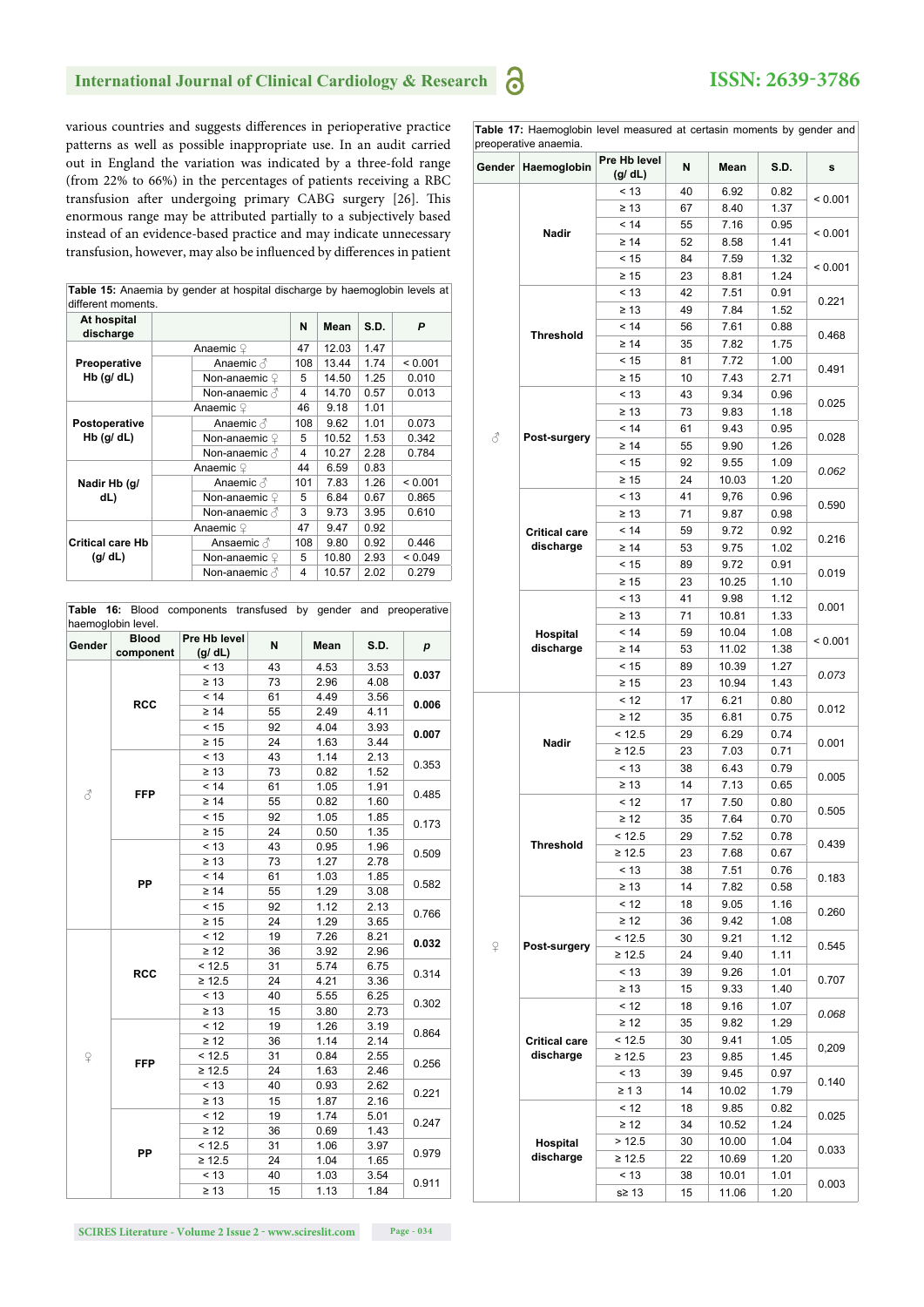population among the study centres, including comorbidities as well as other patient-related factors such as age, body size, or preoperative anaemia. Additionally, there are several surgical, procedure-related factors that is, cardiopulmonary bypass duration, urgency and type of surgery or redo surgery, and most importantly, intra- and postoperative blood loss, that trigger perioperative blood transfusion. The extent of blood loss depends for the most part on surgical skill. The use of Point of Care (POC) transfusion and coagulation management algorithms based on viscoelastic tests in combination with POC platelet function tests have been shown to be associated with reduced allogeneic blood transfusion requirements and improved outcomes in cardiac surgery [27]. The use of cell-saver devices and other blood conservation strategies, however, as well as the use of antifibrinolytics are also relevant factors. Low priming volumes of the extracorporeal circulation and restrictive fluid management can prevent extensive hemodilution, which may be a cause for transfusion of blood products. The transfusion thresholds, that is, the specific cut-off points of laboratory values that indicate the necessity for the transfusion of blood products to the treating physician, are crucial and may vary between centres as well as between individual surgeons and anaesthesiologists [28]. Although transfusion has currently been reduced for patients undergoing cardiac surgery many patients continue to require transfusion due to patients' condition, surgical complications with repeat cardiac surgery procedures and excessive bleeding due to anticoagulant therapy and hypothermia. Previous audits of blood use in cardiac surgery have demonstrated significant variation in the percentage of patients transfused with red cells and other blood components for similar operative procedures in apparently similar groups of patients [29-32]. For example, the mean number of Red Blood Cells (RBC) transfused in CABG ranges from 0 to 6.3 units per patient, and the frequency of transfusion ranges from 16% to 100% [33].

In low risk patients, 27% to 92% of patients were transfused with packed red blood cells; 0% to 36% of patients received platelets; 0% to 36% received FFP [34]. The effect of a specific hospital on transfusion practice has been attributed to institutional differences that, through reasons of training or hierarchy, become ingrained in hospitals [35]. Such variation persisted in the late 1990s with reports ranging from 0% to 100% for various blood components [26].

Thus, it appears that transfusion guidelines are not uniformly applied and that informal institutional-specific standards, local conditions (e.g., availability of blood products, national medical standards), and individual physicians continue to drive transfusion practice [28]. The wide range of transfusion practice found in many audits, and lack of evidence that this practice is linked to clinical benefit, merits further investigation. Whilst both mechanical and pharmacological techniques have reduced the risk of exposure to red cell transfusion in routine, low risk elective cardiac surgery patients still receive red cells and other blood components.

Prophylactic platelet and plasma therapy is unnecessary in cardiac surgery, despite the hemodilution and associated platelet function defect, this has led to a reduction in platelet and plasma transfusion in many centres [20]. Though most guidelines, conclude that the administration of FFP is only indicated for urgent reversal of warfarin therapy, correction of coagulation factor deficiencies, or control of microvascular bleeding when the prothrombin and/ or partial thromboplastin times are more than 1.5 times normal, perioperative transfusion practice for FFP is highly variable (0-98%). Therefore, a wide range of frequency and volume of FFP transfusion probably indicates a lack of application of the established guidelines or may be related to differences in case severity, surgical skill and experience, or institutional transfusion practices [28,29].

Most guidelines agree that the use of PLT is only required if the PLT count is less than 50  $x$  10<sup>9</sup> per L or in the case of clinically significant PLT dysfunction. The frequency of PLT transfusion varies from 0 to 51 percent. These observations might be due to various transfusion triggers such as a preoperative low PLT count or prior use of PLT aggregation inhibitors. Although the use of extracorporeal circulation may additionally consume PLTs, it has been stated that numerous PLT transfusions are not necessarily therapeutic in the presence of excessive bleeding, but rather prophylactic to prevent bleeding events. It has been reported that PLT transfusion is associated with infections, vasopressor and respiratory medication use, stroke, and death in patients undergoing CABG surgery. Thus, the increased risk for serious adverse events after PLT transfusion underlines the importance of the correct use of this blood product, following published guidelines<sup>28</sup>.

Blood transfusion remains the mainstay of management of severely anaemic patients. The role of red blood cells has been addressed assessing the impact of nadir Haemoglobin (Hb) during bypass, a Hb level greater than 6 was deemed adequate to prevent adverse outcomes, however, few controlled trials have been conducted to validate recommended transfusion thresholds in cardiac surgery [20]. Currently available transfusion guidelines often indicate transfusion at Haemoglobin (Hb) levels below 6 g/ dL (or below 7-8 g/ dL depending on other conditions), while acknowledging the limitations of reliance on a laboratory variable to make this important clinical decision [36]. In 2002, Carson and colleagues published their study on a cohort of 300 patients with postoperative Hb level of not more than 8 g/ dL who refused blood transfusion and reported that for every 1-g drop in postoperative Hb level below 8 g/ dL, the odds of death could increase 2.5 times [37]. In a recent study conducted by Hogervorst et al. [38] including patients with moderate to severe blood loss, found that low haemoglobin is associated with more postoperative complications but the authors were reluctant to conclude that this may have consequences for settings of a transfusion threshold.

A number of observational studies have demonstrated an increased risk of death and major complications in patients receiving transfusions around the time of cardiac surgery [39,40]. Rogers et al found that for those receiving allogeneic blood, the odds of death during hospitalisation were elevated nearly fivefold with elective surgeries. Analysing our data, death was linked to more RCC transfused for the whole group and for men, and to plasma transfusions in female patients. It is obvious that this fact can be justified by a worse condition of the patient and may be difficult to say that transfusions contribute to death. But it has been described more complications with more transfused units, for every 1% increase in the rate of transfusion a 0.13% increase in the probability of infection has been shown [15].

The inappropriate use of blood components in cardiac surgery may increase the risk of complications to patients and is a waste of a scarce and costly resource. In that way, blood transfusion outcomes should be regarded as quality indicators for clinical services by improving patient outcomes and reducing blood costs [41].

In our institution, at the time of analysis there was a high transfusion rate in patients undergoing cardiac surgery (89.5%); this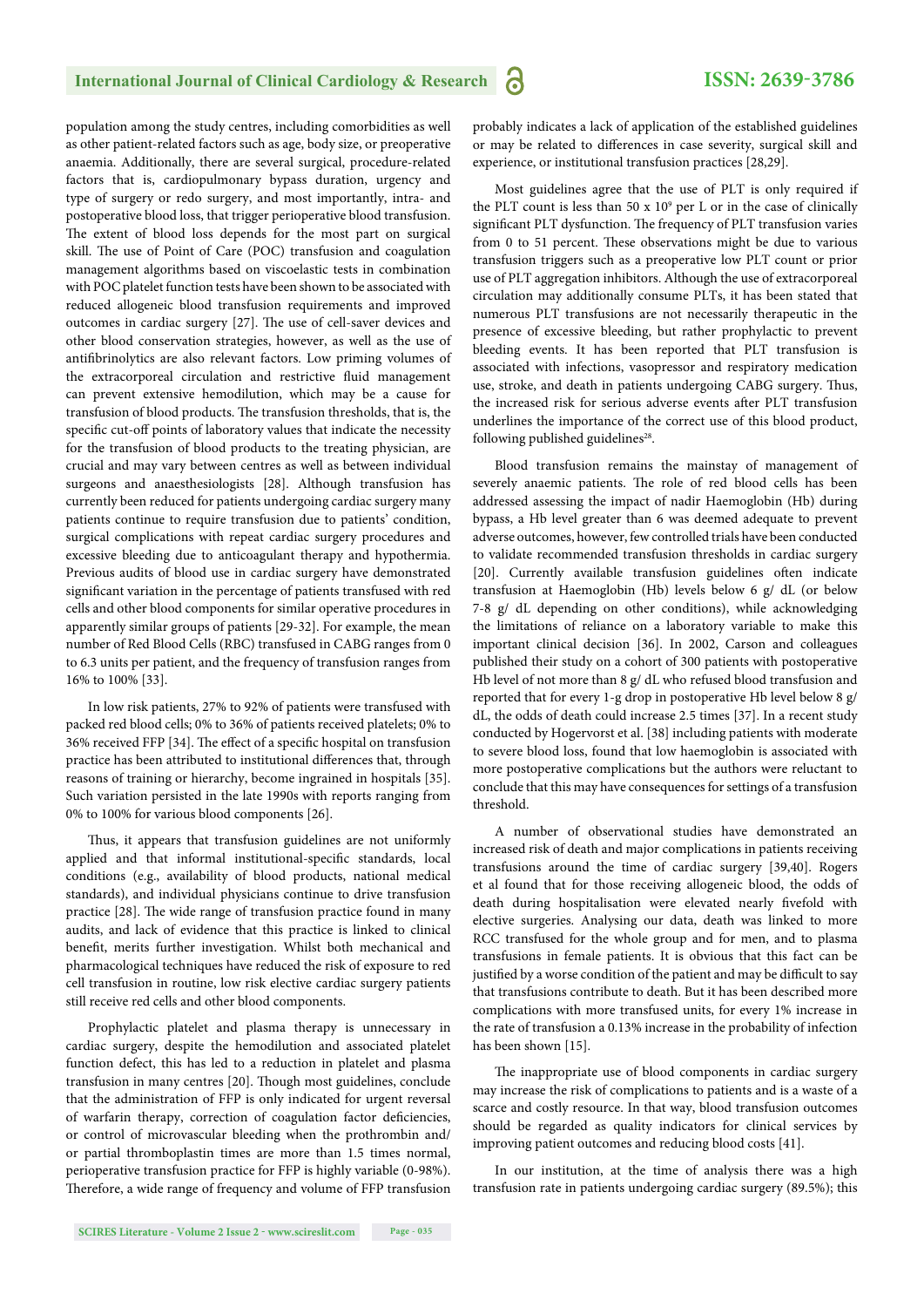### **ISSN: 2639-3786**

rate was most striking in women (100%), for RCC the rate is 82.5%, for FFP 33.9% and for PP 41.5%.

- The high number of patients requiring blood products may possibly be explained by the following factors:
- This sub-study evaluated not only intraoperative blood product use but the postoperative period also when blood products may be commonly administered
- The study included not only isolated elective CABG-only procedures
- General practice patterns for use of blood products were not adapted to this group of patients

Overall, 30% of the variability in transfusion practices after CABG surgery has been attributed to hospital site [15]. This fact and our analysis reassure us on the need of the development and implementation of a blood saving protocol in this particular subgroup of patients. Protocols should include preoperative measures to optimize haemoglobin levels, the triggers for transfusion, the use of intra-operative cell salvage, the use of anti-fibrinolytic drugs, the implementation of POC to guide transfusion, and the assessment and management of bleeding. For therapeutic blood transfusions, there is now considerable Level 1 evidence from key clinical trials that more restrictive transfusion practices are associated with equivalent or improved patient outcomes, when compared to more liberal transfusion practices [41]. The methods employed in providing bloodless medical care are an example of the paradigm shift that has been described in the field of transfusion medicine, away from the component-centric model, toward the patient-centric approach [42].

It has been demonstrated improved blood utilization after implementation of a plan based on education outreach and audits with a reduction in percentage of patients transfused and the mean number of RBC units per patient for a series of diagnosis related groups [14].

Given the variation in blood transfusion during cardiac surgery, it would be advantageous to identify patients requiring greater than the standard number of blood components during surgery [29]. Analyzing our data, female gender, lower height, low hemoglobin level, renal insufficiency, high EuroSCORE (1, logistic or 2), high Apache II score, low LVEF percentage, a TRUST score greater than two, on pump procedures, prolonged cardiopulmonary bypass time, low nadir hemoglobin level, low post surgery hemoglobin level, more than one FFP transfused, prolonged critical care and hospital stay and redo surgery were associated with an increased risk of peri-operative transfusion of RBC. These findings are consistent with those found in previous studies; decreased preoperative Hb and renal insufficiency or failure have all been associated with excessive bleeding [33].

Previous reports have also identified abnormal coagulation studies, type 1 diabetes mellitus, decreased platelet count, decreased albumin and the number or type of bypass grafts with excessive bleeding or increased risk of RBC transfusion during cardiac surgery, whereas our study did not. Other factors previously associated with increased risk of RBC transfusion or excessive bleeding include: cardiogenic shock, first treatment or episode of transmural myocardial infarction, lower core temperature, duration of surgery, large-volume intraoperative transfusion of salvaged RBC [8], urgent or emergent surgery, and catheterization-induced coronary occlusion [33]. Multivariate studies suggest that patient age and red blood cell volume are independent patient-related variables that predict excessive blood product transfusion after cardiac procedures [43], other factors include, type of operation, and physician over transfusion [44], female sex, urgency of surgery [8], weight, preoperative creatinine, previous cardiac surgical procedure and nonisolated procedure [12]. It seems obvious that knowing the risk factors for transfusion and mitigating those risks wherever possible is recommended.

In 18 large observational studies encompassing over 650,000 surgical patients, the mean prevalence of pre-operative anaemia was around 35%, varying between 10.5% and 47.9% [45]. Perioperative anaemia is common in cardiac surgery, in a study conducted by David et al. [46] overall prevalence of preoperative anaemia was 25.2%, greater in males than females (27.6 *vs* 19.9%, *P* < 0.01) similar results were reported by Kim et al. [47] where 28.1% of the patients were anaemic. Our anaemia population was higher with an overall prevalence of 36.3% but without differences male-female (37.1% *vs* 34.5%). Perioperative anaemia is responsible for increased postoperative morbidity and mortality and was found to be an independent risk factor for death in several studies [48]. Anaemia impacts significantly on morbidity and mortality after cardiac surgery, with less improvement over time compared to patients without anaemia. Preoperative correction of anaemia, when feasible, could potentially help to improve cardiac surgery outcomes [49].

Anemic patients received significantly more RCC; 4.53 *vs* 2.96 in the case of men and 7.26 *vs* 3.92 in women. It remains to be established the optimal preoperative hemoglobin cutoff in men but it seems that higher figures than 13 g/ dL significantly decrease the number of units transfused. We could not see any difference in women with a cut-off value above 12.

As can be seen from the results described in our series women entering the operating room not only are more transfused but also receive more RCC, they tend to receive more than two units. This fact could be attributed in part to the increased frequency of presurgery anemia in women but it is not the case the proportion by sex is similar what is different is the preoperative Hemoglobin level, lower in women, reflecting perhaps that the threshold to transfuse is not gender based but only hemoglobin based. In patients more heavily transfused (more than four units) no difference by sex could be observed. As it may seem obvious hemoglobin levels were lower for transfused patients in all points measured. It drew our attention that 94.5% of the patients left the hospital anemics without difference by sex or by RCC units transfused, but they have lower level of preoperative hemoglobin and at critical care discharge. These data highlight the importance of optimizing the hemoglobin preoperatively not only to avoid transfusions but also to improve quality of life after leaving the hospital.

Traditional quality indicators for blood utilization have included monitoring crossmatch-to-transfusion ratios, RBC unit out-date expiration rates, and RBC units wasted, these are important variables for laboratory assessment of blood ordering practices and blood inventory management but they do not assess the appropriateness of transfusion or the clinical patient outcomes related to transfusion. Rather, blood transfusion as assessed by percentage of patients transfused over a threshold Hb, more directly assesses utilization. Additionally, data on patients short and long term outcomes, would assist in studies of the efficacy of transfusion [41].

The excessive use of blood components not only results in unnecessarily increased costs but also exposes patients to enhanced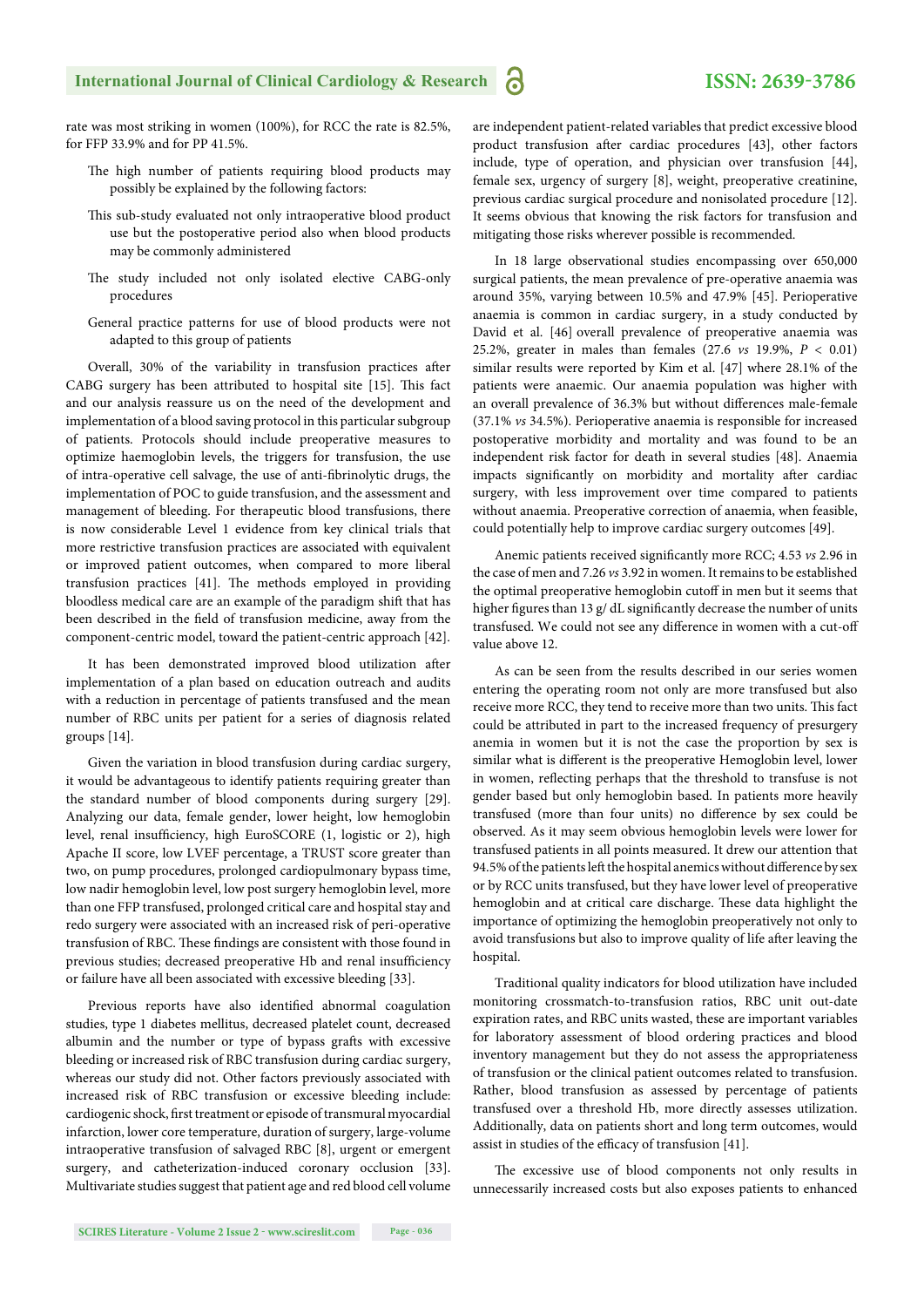perioperative risks due to transmission of infectious diseases, volume overload, transfusion-related acute reactions, immunomodulation, pneumonia, and transfusion-related acute lung injury. Associations between the number of RBCs transfused and longer Intensive Care Unit (ICU) and hospital stay, as well as increased mortality, have been described. Similarly, in our study, transfused patients showed longer ICU and hospital stay. Moreover, it has been described a dose-response relationship between the amount of FFP or PLT administered and exposure to transfusion-related morbid risks, as well as increased subsequent mortality [28].

We also observed that transfusion was related to diagnosis, hypertrophic obstructive cardiomyopathy received statistically less red cell units than ischemic heart disease, non-isolated surgery or valve disease and male patients undergoing more than one valve surgery tended to be transfused with more RCC than the ones with ischemic heart disease. Findings consistent with Moskowitz and colleagues, who reported that the type of surgery is a primary determinant for use of RBCs [28].

Importantly, an analysis of the EuroSCOREs demonstrated a correlation between EuroSCOREs and transfusion, this has not been proven by others [28].

In conclusion, this study demonstrates a high perioperative use of RBCs, FFP, and PLTs persists in our hospital, resulting from varying practice patterns that probably reflect misuse and/or overuse of these blood products in cardiac surgical patients. This supports the implementation of measures to reduce the use of blood components in these patients through interdisciplinary consensus protocols. As a consequence efforts ensued to educate and influence physicians caring for cardiac surgery patients to follow expert opinion-based protocols are warranted. Continued reevaluation of local perioperative practice patterns, including transfusion algorithms, seems necessary.

We agree with the Rogers et al and think that safety of patients undergoing cardiac surgery will likely be improved if hospitals carefully review current guidelines on allogeneic blood transfusion, closely adhere to such guidelines, and institute interventions to reduce inappropriate use of blood transfusions [15].

Knowing the data helps us to limit excessive blood transfusion after surgery by:

- Recognizing the causes of excessive transfusion
- Establishing a quality management program (survey of transfusion practices, physician education and availability of real-time laboratory testing to guide transfusion therapy)
- Adopting a multimodal approach protocol; and 4) continually reassessing blood product use and analyse the cost-benefits of blood conservation interventions.

#### **REFERENCES**

- 1. Murphy MF, Waters JH, Wood EM, Yazer MH. Transfusing blood safely and appropriately. BMJ. 2013; 347: 4303. https://goo.gl/C2Tp3H
- 2. Delaney M, Wendel S, Bercovitz RS, et al. Biomedical Excellence for Safer Transfusion (BEST) Collaborative. Transfusion reactions: prevention, diagnosis, and treatment. Lancet. 2016; 01313-01316.
- 3. Reeves BC, Murphy GJ. Increased mortality, morbidity, and cost associated with red blood cell transfusion after cardiac surgery. Curr Opin Cardiol. 2008; 23: 607-612. https://goo.gl/kY7azR
- 4. Rawn J. The silent risks of blood transfusion. Curr Opin Anaesthesiol. 2008; 21: 664-668. https://goo.gl/512n64
- 5. Murphy GJ, Reeves BC, Rogers CA, Rizvi SI, Culliford L, Angelini GD. Increased mortality, postoperative morbidity, and cost after red blood cell transfusion in patients having cardiac surgery. Circulation. 2007; 116: 2544- 2552. https://goo.gl/VxW6dj
- 6. Gould S, Cimino MJ, Gerber DR. Packed red blood cell transfusion in the intensive care unit: limitations and consequences. Am J Crit Care. 2007; 16: 39-48. https://goo.gl/QyKfzq
- 7. Engoren MC, Habib RH, Zacharias A, Schwann TA, Riordan CJ, Durham SJ. Effect of blood transfusion on long-term survival after cardiac operation. Ann Thorac Surg. 2002; 74: 1180-1186. https://goo.gl/LxbG88
- 8. Shehata N, Naglie G, Alghamdi AA, Callum J, Mazer CD, Hebert P, et al. Risk factors for red cell transfusion in adults undergoing coronary artery bypass surgery: a systematic review. Vox Sanguinis. 2007; 93: 1-11. https://goo.gl/zdfXY9
- 9. Wells AW, Mounter PJ, Chapman CE, Stainsby D, Wallis JP. Where does blood go? Prospective observational study of red cell transfusion in north England. BMJ. 2002; 325: 803. https://goo.gl/YvV1fP
- 10. Elmistekawy EM, Errett L, Fawzy HF. Predictors of packed red cell transfusion after isolated primary coronary artery bypass grafting – The experience of a single cardiac center: a prospective observational study. J Cardiothorac Surg. 2009; 4: 20. https://goo.gl/yMq3A4
- 11. Shander A, Moskowitz D, Rijhwani TS. The safety and efficacy of "bloodless" cardiac surgery. Semin Cardiothorac Vasc Anesth. 2005; 9: 53-63. https://goo.gl/ex136q
- 12. Alghamdi AA, Davis A, Brister S, Corey P, Logan A. Development and validation of Transfusion Risk Understanding Scoring Tool (TRUST) to stratify cardiac surgery patients according to their blood transfusion needs. Transfusion. 2005; 46: 1120-1129. https://goo.gl/n25Qev
- 13. Sixty-third World Health Assembly. WHA63.12. Availability, safety and quality of blood products. https://goo.gl/Jhet7n
- 14. Marques MB, Polhill SR, Waldrum MR, Johnson JE, Timpa J, Patterson A, et al. How we closed the gap between red blood cell utilization and whole blood collections in our institution. Transfusion. 2012; 52: 1857-1867. https://goo.gl/Dk8wkz
- 15. Rogers MA, Blumberg N, Saint S, Langa KM, Nallamothu BK. Hospital variation in transfusion and infection after cardiac surgery: a cohort study. BMC Med. 2009; 7: 37. https://goo.gl/JXAQEX
- 16. Assessing the iron status of populations. Geneva: WHO. 2007. https://goo.gl/ReixMb.
- 17. McCullough J. Innovation in transfusion medicine and blood banking: documenting the record in 50 years of transfusion. Transfusion. 2010; 50: 2542-1546. https://goo.gl/XfnvfP
- 18. Gross I, Seifert B, Hofmann A, Spahn DR. Patient blood management in cardiac surgery results in fewer transfusions and better outcome. Transfusion. 2015; 55: 1075-1081. https://goo.gl/fmgt8T
- 19. American society of anesthesiologists task force on perioperative blood management. Practice guidelines for perioperative blood management an updated report by the American society of anesthesiologists task force on perioperative blood management. Anesthesiology. 2015; 122: 241-275. https://goo.gl/u43ncP
- 20. Bracey AW. Blood transfusion in cardiac surgery: a highly varied practice. Transfusion. 2008; 48: 1271-1273. https://goo.gl/ibL8gP
- 21. Anderson L, Quasim I, Soutar R, Steven M, Macfie A, Korte W. An audit of red cell and blood product use after the institution of thromboelastometry in a cardiac intensive care unit. Transfus Med. 2006; 16: 31-39. https://goo.gl/JsrYfF
- 22. Tinegate H, Chattree S, Iqbal A, Plews D, Whitehead J, Wallis JP. Ten-year pattern of red blood cell use in the North of England. Transfusion. 2013; 53: 483-489. https://goo.gl/CkwVvT
- 23. Brevig J, McDonald J, Zelinka ES, Gallagher T, Jin R, Grunkemeier GL. Blood transfusion reduction in cardiac surgery: multidisciplinary approach at a community hospital. Ann Thorac Surg. 2009; 87: 532-539. https://goo.gl/yf5fM1
- 24. Xydas S, Magovern CJ, Slater JP, Brown JM, Bustami R, Parr GV, et al.